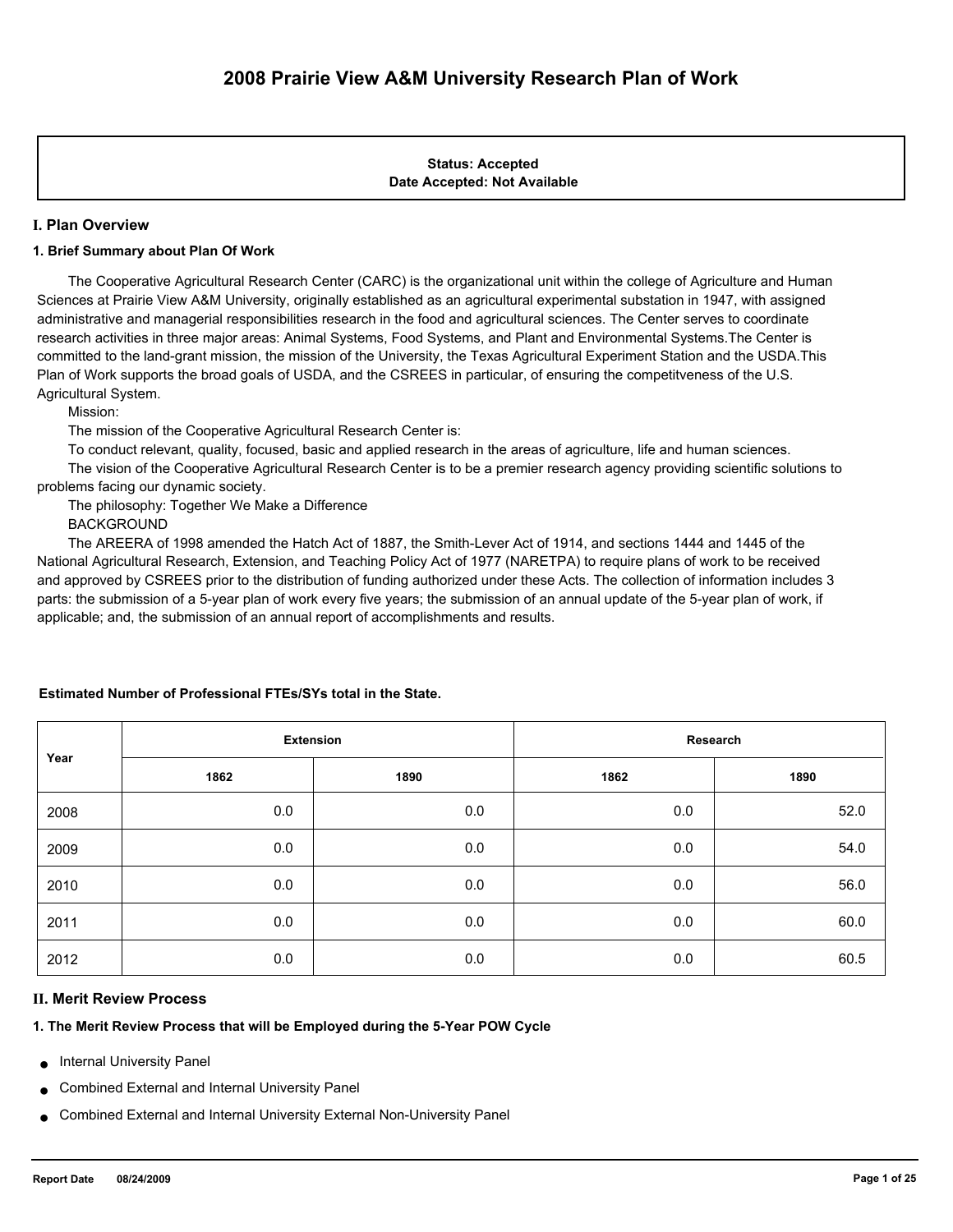#### **2. Brief Explanation**

#### 1) Merit Review

 All funded projects, either Evans-Allen, Experiment Station (Hatch), or otherwise, undergo a merit review process. Each scientist (or faculty) when submitting a proposal for funding support, must submit the name of at least two qualified individuals to provide technical review of the project. Additionally, the Research Director selects individuals to serve as members of an internal review panel in consultation with the University's Vice President for Research and Development. At minimum, three individuals review and evaluate each proposed project prior to approval for external submittal and /or internal fund allocation.

2) Scientific Peer Review

 All projects including CRIS must show external reviews. Written comments should be included with final proposals for campus routing. Routing proposals through quality control check points (Research Director –> Dean of the College –> Vice President for Research) are designed to ensure that proposal meet RFP guidelines as well as meet scientific merit qualifications. All proposals are quality checked by our on campus Office of Sponsored Programs

#### **III. Evaluation of Multis & Joint Activities**

## **1. How will the planned programs address the critical issues of strategic importance, including those identified by the stakeholders?**

 The designated research programmatic focus areas target research issues that have been identified through strategic planning, including the stakeholder input process.Project activities will engage a continues review/feedback process of evaluation with periodic updates.

## **2. How will the planned programs address the needs of under-served and under-represented populations of the State(s)?**

 The overall goal of the Center is to support the mission of the University which is to serve a diverse ethnic and socioeconomic population, with special emphasis on the underserved.While the University's service area extends throughout Texas, the nation and the world, its primary target area is the Texas Gulf Coast Region, with primary emphasis on the Houston Northwest Corridor.The area is heavily populated by individuals of diverse ethnic and socioeconomic backgrounds.

#### **3. How will the planned programs describe the expected outcomes and impacts?**

 The three (3) focused programs - Animal Systems, Food Systems and Plant and Environmental Systems - will address issues that are expected to have measurable outcomes and impacts.Each program, with subsequent projects, will be hypothesis-driven which means that the results will be measurable.

#### **4. How will the planned programs result in improved program effectiveness and/or efficiency?**

 Planned programs will result in improved effectiveness for several reasons:one - all projects will be developed by teams with individuals having diverse backgrounds and interests.Secondly, the process of continuous feedback/evaluation will ensure effectiveness, efficiency and relevancy of the project.

#### **IV. Stakeholder Input**

# **1. Actions taken to seek stakeholder input that encourages their participation**

- Survey of traditional stakeholder groups
- Targeted invitation to non-traditional stakeholder groups
- Targeted invitation to non-traditional stakeholder individuals
- Targeted invitation to traditional stakeholder individuals
- Survey of traditional stakeholder individuals
- Use of media to announce public meetings and listening sessions
- Targeted invitation to selected individuals from general public
- Targeted invitation to traditional stakeholder groups

## **Brief explanation.**

 The Cooperative Agricultural Research Center uses several input processes to obtain stakeholder input for purposes of designing research.This will include; external advisory committees, joint field days, targeted workshops, seminars, short courses, and internal committees.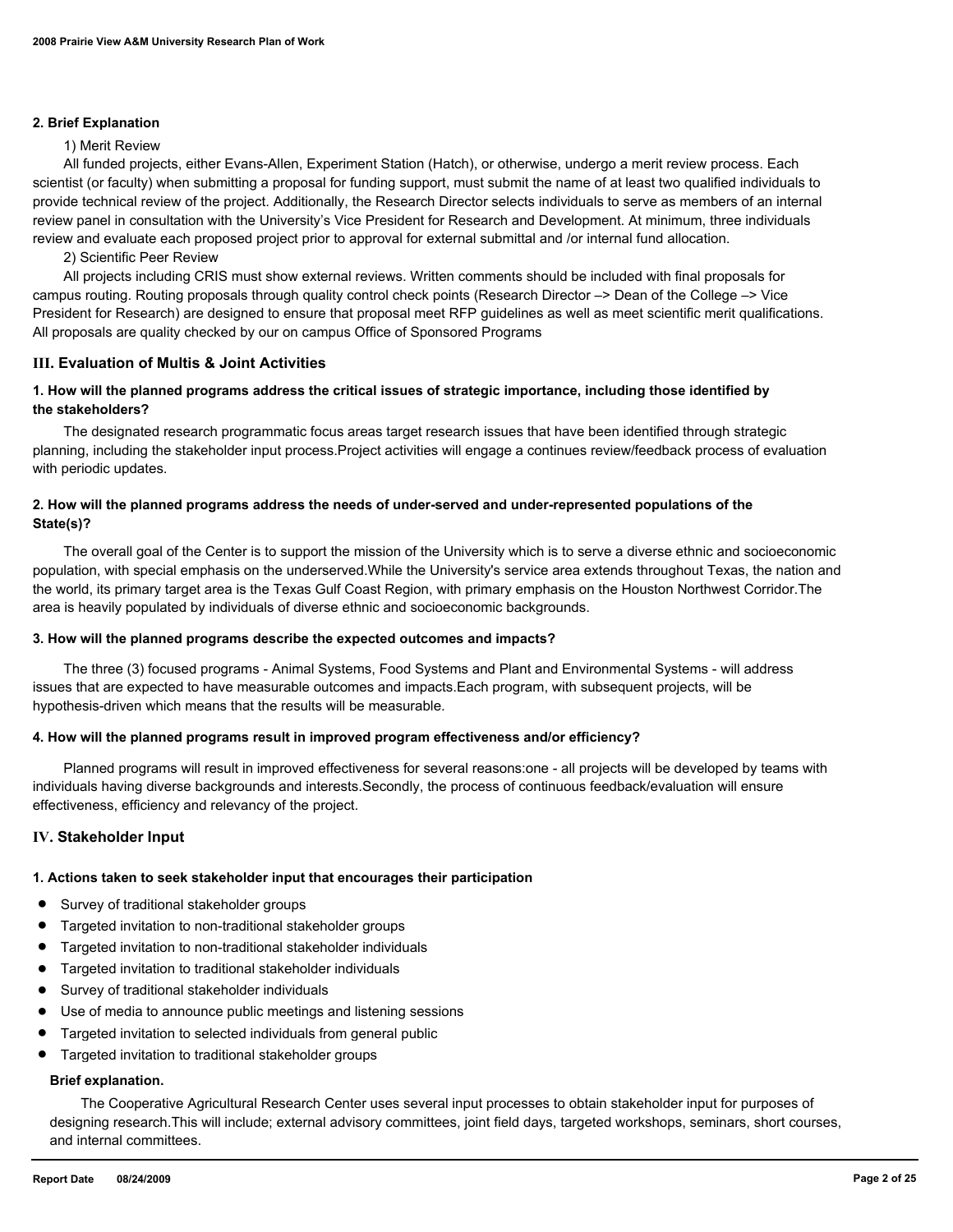## **2(A). A brief statement of the process that will be used by the recipient institution to identify individuals and groups stakeholders and to collect input from them**

## **1. Method to identify individuals and groups**

- Open Listening Sessions
- Use Surveys
- Use Internal Focus Groups
- Use Advisory Committees
- Other (commodity organizations)

#### **Brief explanation.**

The above listed organizations provide invaluable input into the stakeholder process.

## **2(B). A brief statement of the process that will be used by the recipient institution to identify individuals and groups who are stakeholders and to collect input from them**

## **1. Methods for collecting Stakeholder Input**

- Meeting with traditional Stakeholder groups
- Meeting with the general public (open meeting advertised to all)
- Survey of traditional Stakeholder groups

#### **Brief explanation**

## {NO DATA ENTERED}

## **3. A statement of how the input will be considered**

● In the Budget Process

## **Brief explanation.**

Information collected through the stakeholder process will be entered into a database and will be reviewed on a continuous basis by discussion groups and/or scientists in developing project activities.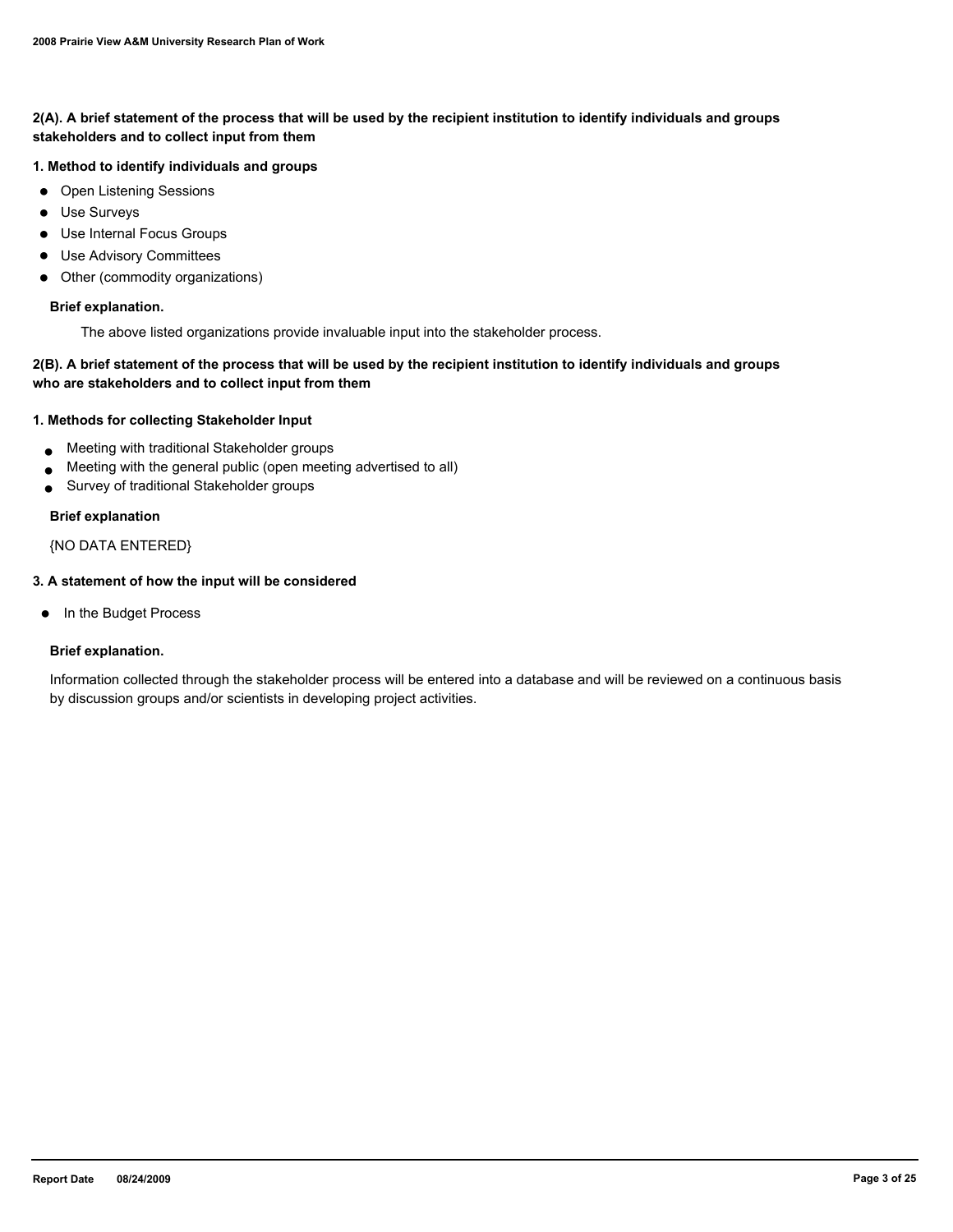# **V. Planned Program Table of Content**

| <b>S. NO.</b> | <b>PROGRAM NAME</b>               |
|---------------|-----------------------------------|
|               | Food Systems                      |
|               | 2 Animal Systems                  |
|               | 3 Plant and Environmental Systems |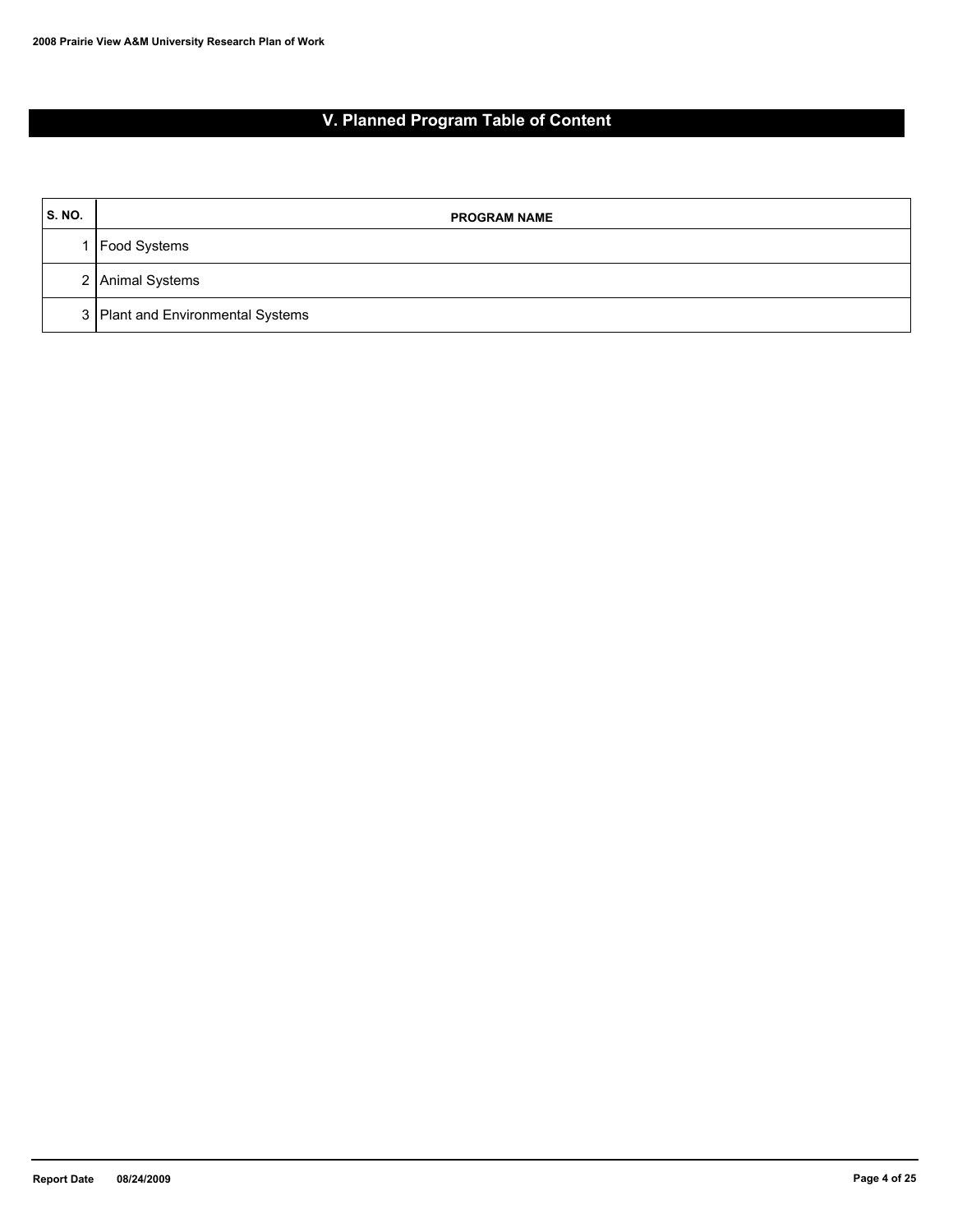# **V(A). Planned Program (Summary)**

## **Program #1**

## **1. Name of the Planned Program**

Food Systems

#### **2. Brief summary about Planned Program**

 The Food System Program (FSP) supports the land grant-mission and goals of USDA through addressing issues of regional and national importance of enhancing nutrition, food safety/quality and the related impacts on the quality of life. Critical issues facing the underserved population locally, nationally and globally involving the incidences of nutritional related illnesses and diseases, such as diabetes and obesity, and the increase in foodborne illnesses.

The goals of the FSP are:

 1. To increase the body of knowledge in the understanding of nutrients and mechanisms implicated in illnesses and diseases.

2. To increase the body of knowledge in the areas of quality and safety of meat, milk, and value-added products.

 To accomplish these goals research will be conducted to develop methods for enhancing the quality of food and food products, examine strategies for mitigating the transmission of natural food borne pathogens, examine methods for the reduction of natural and introduced toxicants in foods and feed, examine nutrient quality enhancement of food and food products, examine mechanisms involved in nutrient utilization and diseases, evaluate strategies for minimizing the transfer of microbial pathogens during food handling, evaluate strategies for translating nutrition knowledge into better food selection.

- **3. Program existence :** Mature (More then five years)
- **4. Program duration :** Long-Term (More than five years)

**5. Expending formula funds or state-matching funds :** Yes

**6. Expending other than formula funds or state-matching funds :** Yes

## **V(B). Program Knowledge Area(s)**

#### **1. Program Knowledge Areas and Percentage**

| -501<br>$\bullet$ | 10% | New and Improved Food Processing Technologies                                                           |
|-------------------|-----|---------------------------------------------------------------------------------------------------------|
| $\bullet$ 502     | 10% | New and Improved Food Products                                                                          |
| $\bullet$ 503     | 10% | Quality Maintenance in Storing and Marketing Food Products                                              |
| 701               | 10% | Nutrient Composition of Food                                                                            |
| 702               | 10% | Requirements and Function of Nutrients and Other Food Components                                        |
| $\bullet$ 703     | 20% | Nutrition Education and Behavior                                                                        |
| -711              | 20% | Ensure Food Products Free of Harmful Chemicals, Including Residues from Agricultural and Other Sources. |
| 712               | 10% | Protect Food from Contamination by Pathogenic Microorganisms, Parasites, and Naturally Occuring Toxins  |

## **V(C). Planned Program (Situation and Scope)**

#### **1. Situation and priorities**

 The Food System Program (FSP) supports the land grant-mission and goals of USDA through addressing issues of regional and national importance of enhancing nutrition, food safety/quality and the related impacts on the quality of life. Critical issues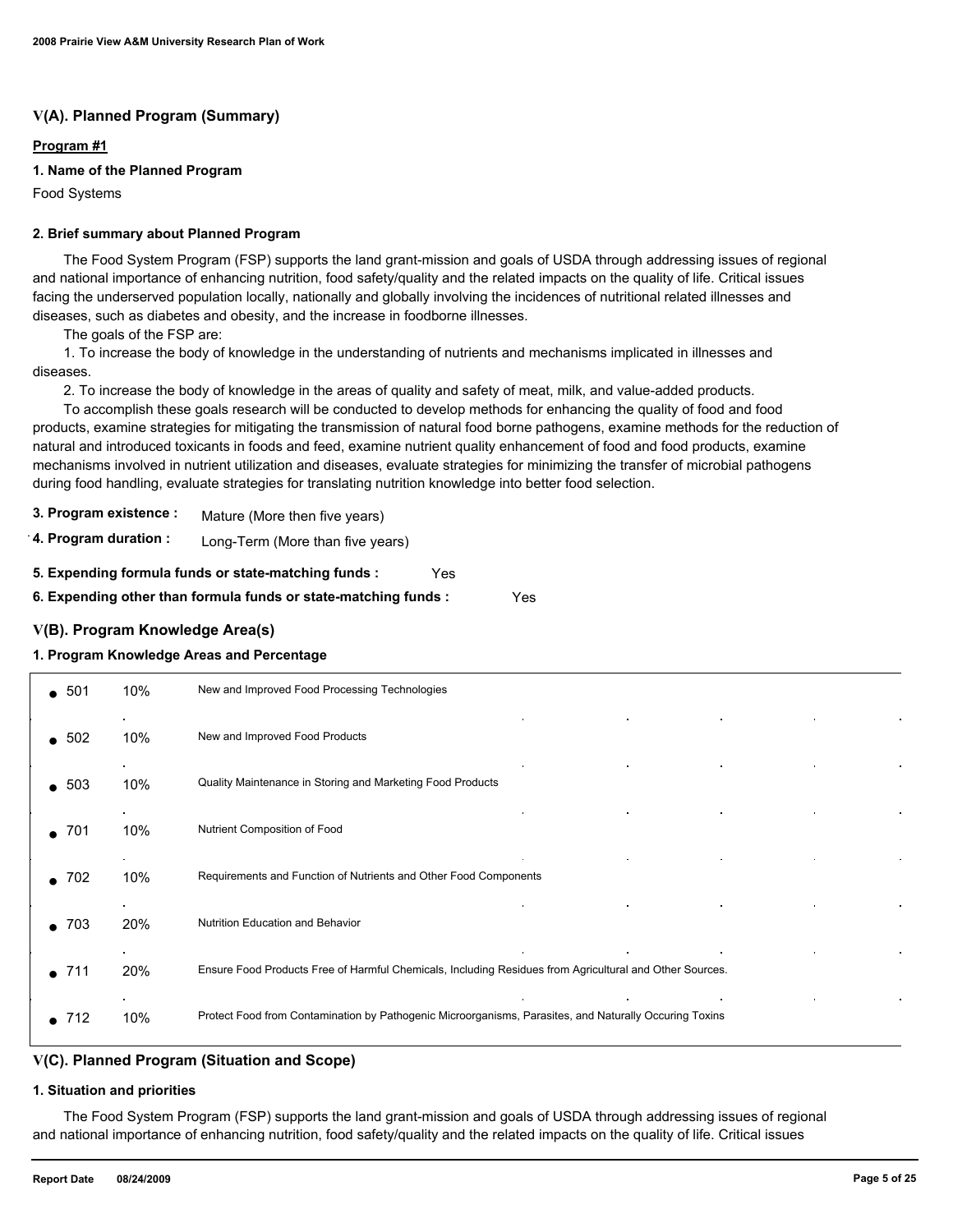facing the underserved population locally, nationally and globally involving the incidences of nutritional related illnesses and diseases, such as diabetes and obesity, and the increase in foodborne illnesses.

 These issues have been defined with input from discussion groups at the University including researchers, extension program specialists, staff, students and from reviews of current and related lierature, including the strategic plans of USDA agencies (eg. ARS, CSREES) the National Institute of Health (NIH), the Centers for Disease Control (CDC) and the Texas Department of Health and Human Services. Our Cooperative Extension Program has regular future forums which helps in determining issues related to our clientele. The most recent data presented by the CDC indicates that 76 million cases of food borne illnesses occur each year in the United States with exhibited mild symptoms. However, some 325,000 foodborne illness cases require hospitalization and another 5,000 foodborne illnesses result in deaths. The outbreaks of food borne illnesses varies in method of spreading but a significant number of incidents are widespread affecting individuals in various places with the onset of symptoms occurring over a several week time span. Based upon CDC reports and unpublished data here at the University, in addition to technological advances in detection and control of pathogens, education of food handlers and the utilization of food safety practices may be the most effective manner to reduce the risk of increasing the pathogen population. Futhermore, the prevalence rates (> 20%) of obesity is high in over half of the US. Although obesity affects the population at large, the populations serviced by our institution is disproportionately impacted. The viability, productivity and well being of society is at risk with the projected numbers of individuals that will be impacted by obesity and associated chronic diseases in the future.

 Projects within the FSP will address the issues of nutritional related illnesses and the high incidence of food borne illnesses through research activities focusing on mechanisms and biomarkers of nutritionally and foodborne illnesses and disease, improving the organoleptic and nutritional quality and safety of food.

 Existing research data indicate that much of the nutritional related illnesses are due to inappropriate nutrient-energy intake as well as inadequate physical activity. Furthermore the translation of research knowledge into effective programs for reducing these problems is not fully understood. Increasing the nutritional value of foods (whole, enriched, fortified or enhanced) through value added efforts and improving the organoleptic characteristics of foods will have a major role in consumer acceptance and food choices to reduce the illnesses associated with poor diet and inadequate nutrient intake.

#### **2. Scope of the Program**

- Integrated Research and Extension
- In-State Research

## **V(D). Planned Program (Assumptions and Goals)**

#### **1. Assumptions made for the Program**

 The FSP recognizes that nutrition and food are at the very heart of our existence and without it life would end.The quality of life and well-being of our society is impacted by a variety of factors including inappropriate nutrient-energy intake and exposure to food borne pathogens.Both inappropriate nutrient-energy intake and exposure to food borne pathogens are issues that must be addressed to reduce the incidence of illnesses and diseases in the population.

 Research that will examine the quality and the nutritional value of meats, milk and value-added products is significant in food manufacturing and processing technology. Additionally, research activities will investigate the relationship between and the mechanisms of food/food component and nutritionally related disease; and identify evaluation tools, methods and instrumentation for measuring the relationship between foods and/or food components nutritionally related diseases and illnesses. These activities will help to reduce the incidence of these types of illnesses and diseases.

 The acceptance of any food or food products is not only determined by its nutritional and organoleptic qualities but also by its safety.Food quality and safety are the most important factors for consumer's acceptance and consumption and are issues that are federally regulated.The movement of pesticides, herbicides and antibiotic residues throughout the food chain is of foremost importance.Research that will examine the presence of these hazards along the food chain of from the farm to the table will provide knowledge for the withdrawal process, processing methods and alternatives to traditional methods for the preservation and increase in production of meat and milk products.

#### **2. Ultimate goal(s) of this Program**

The Food System Program goals are:

 1. To increase the body of knowledge in the understanding of nutrients and mechanisms implicated in illnesses and diseases.

2. To increase the body of knowledge in the area of quality and safety of meat, milk, and value-added products.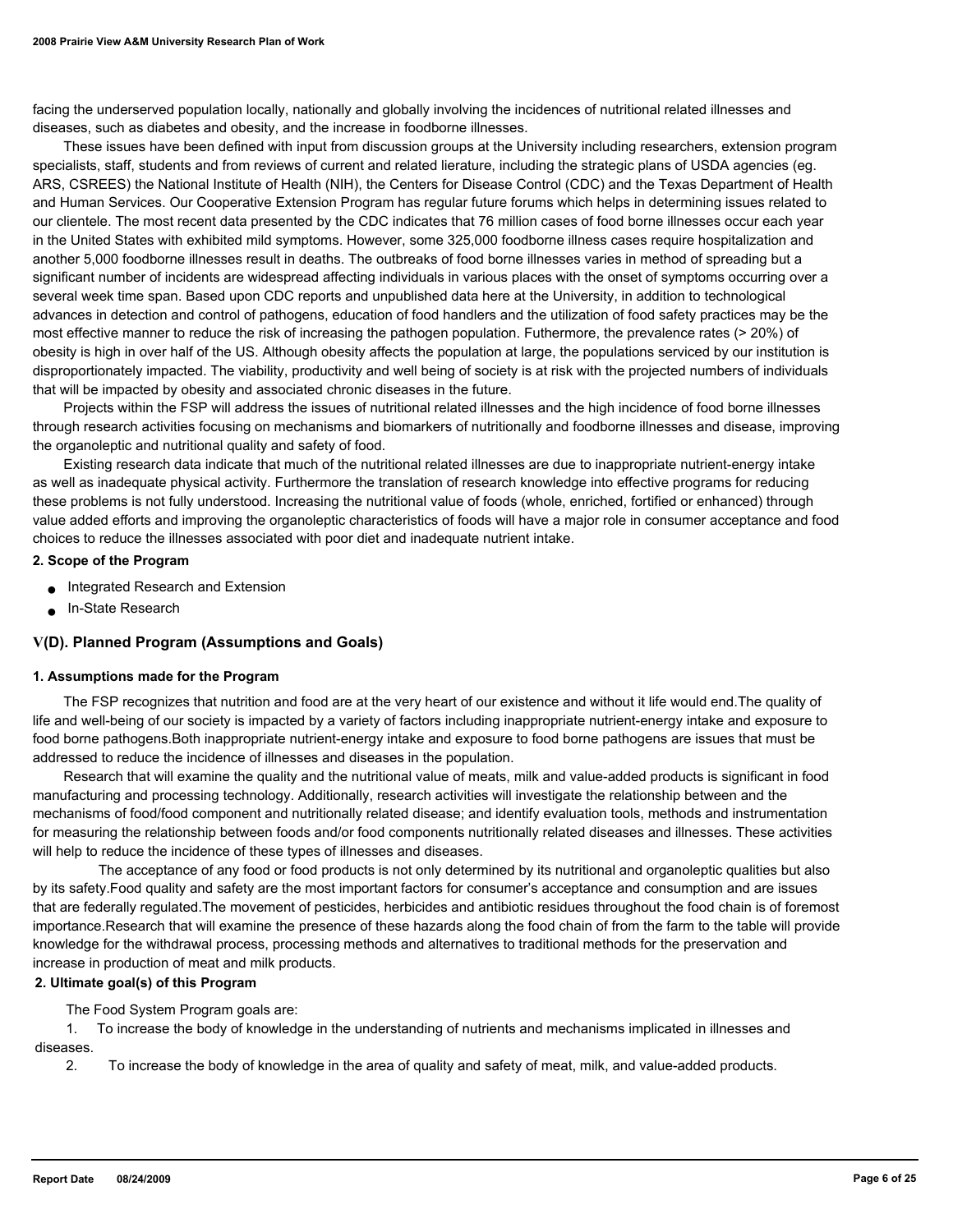# **V(E). Planned Program (Inputs)**

## **1. Estimated Number of professional FTE/SYs to be budgeted for this Program**

|      | <b>Extension</b> |      | Research |      |
|------|------------------|------|----------|------|
| Year | 1862             | 1890 | 1862     | 1890 |
| 2008 | 0.0              | 0.0  | 0.0      | 15.6 |
| 2009 | 0.0              | 0.0  | $0.0\,$  | 16.2 |
| 2010 | 0.0              | 0.0  | 0.0      | 16.8 |
| 2011 | 0.0              | 0.0  | 0.0      | 18.0 |
| 2012 | 0.0              | 0.0  | 0.0      | 18.1 |

## **V(F). Planned Program (Activity)**

#### **1. Activity for the Program**

Conduct research activities centered around:

-Developing methods for enhancing the quality of food and food products.

-Examining strategies for mitigating the transmission of natural food borne pathogens.

-Examining methods for the reduction of natural and introduced toxicants (eg. antibiotics in milk and Salmonella) in foods and

#### feed.

-Examining nutrient quality enhancement of food and food products.

-Examining mehancisms involved in nutrient utilization and diseases.

-Evaluating strategies for minimizing the tranfer of microbial pathogens during food handling.

-Evaluating strategies for translating nutrition knowledge into better food selection.

#### **2. Type(s) of methods to be used to reach direct and indirect contacts**

| <b>Extension</b>                                                                |                                        |  |  |
|---------------------------------------------------------------------------------|----------------------------------------|--|--|
| <b>Direct Methods</b>                                                           | <b>Indirect Methods</b>                |  |  |
| <b>Group Discussion</b><br>$\bullet$<br>Demonstrations<br>Workshop<br>$\bullet$ | Web sites<br>Newsletters<br>Billboards |  |  |

## **3. Description of targeted audience**

 The primarily targeted audience are the underserved population living in the surrounding counties and the Northwest Houston Corridor.This population is dominated by Hispanics and African-Americans.Also, this area has been designated by the State of Texas as Prairie View A&M University's service area.

## **V(G). Planned Program (Outputs)**

#### **1. Standard output measures**

**Target for the number of persons(contacts) to be reached through direct and indirect contact methods**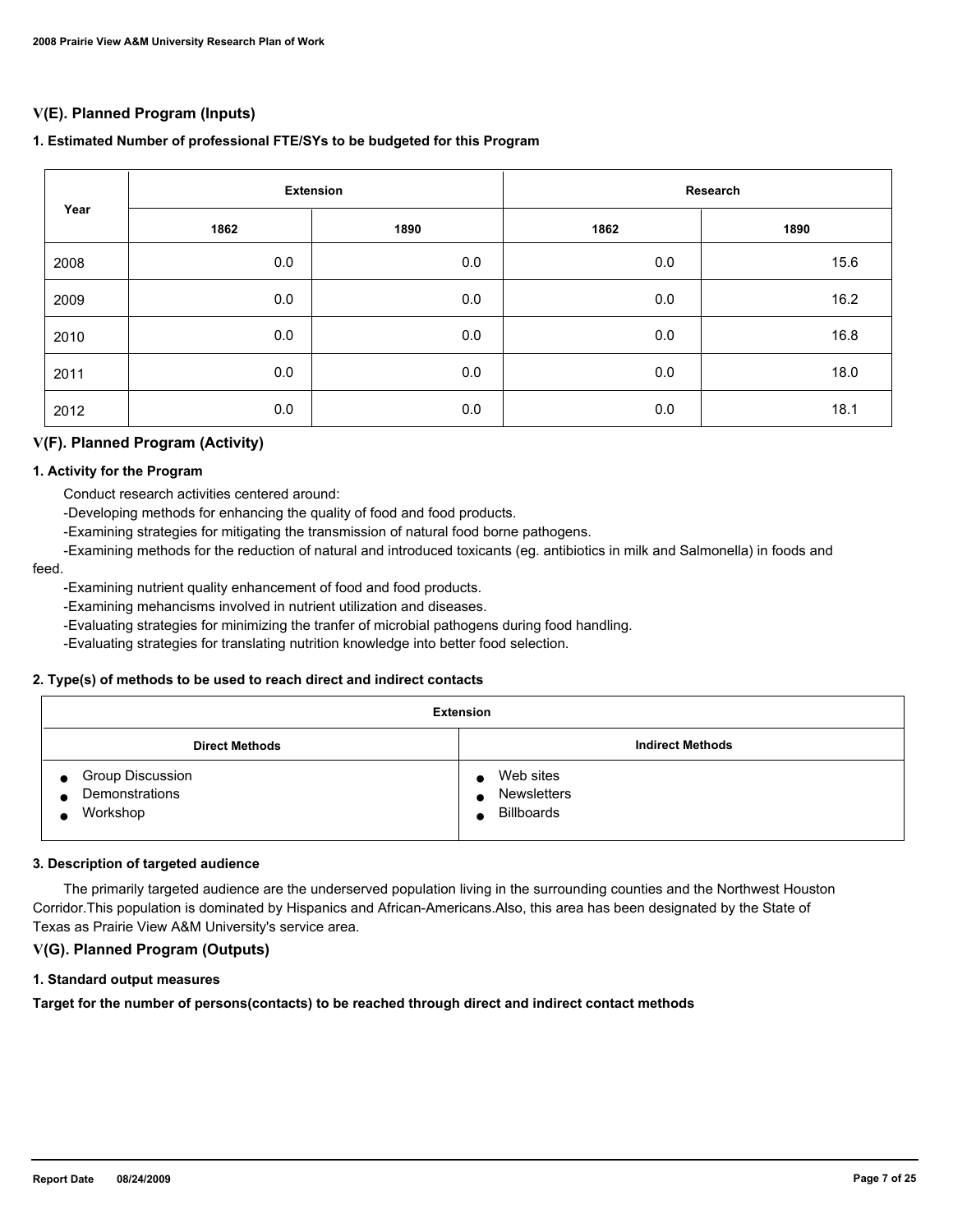|      | <b>Direct Contacts Adults</b> | <b>Indirect Contacts Adults</b> | <b>Direct Contacts Youth</b> | <b>Indirect Contacts Youth</b> |
|------|-------------------------------|---------------------------------|------------------------------|--------------------------------|
| Year | <b>Target</b>                 | <b>Target</b>                   | <b>Target</b>                | <b>Target</b>                  |
| 2008 | 250                           | 750                             | 200                          | 300                            |
| 2009 | 275                           | 825                             | 240                          | 330                            |
| 2010 | 305                           | 900                             | 300                          | 400                            |
| 2011 | 400                           | 1000                            | 400                          | 500                            |
| 2012 | 400                           | 1000                            | 400                          | 500                            |

## **2. (Standard Research Target) Number of Patent Applications Submitted**

## **Expected Patent Applications**

| 2008:0 | 2009<br>:0 | 2010:1 | 2011 | 2012:1 |
|--------|------------|--------|------|--------|
|        |            |        |      |        |

**3. Expected Peer Review Publications**

| Year | <b>Research Target</b> | <b>Extension Target</b> | <b>Total</b> |
|------|------------------------|-------------------------|--------------|
| 2008 |                        |                         |              |
| 2009 |                        |                         |              |
| 2010 |                        |                         |              |
| 2011 |                        |                         |              |
| 2012 |                        |                         |              |

# **V(H). State Defined Outputs**

**1. Output Target**

● -Peer review publications. -External funding. -Workshops. -Presentations. -Graduate and undergraduate matriculation.

| 2008:10 | 12: 2009 | 2010 : 12 | 2011:12 | 2012:15 |
|---------|----------|-----------|---------|---------|
|         |          |           |         |         |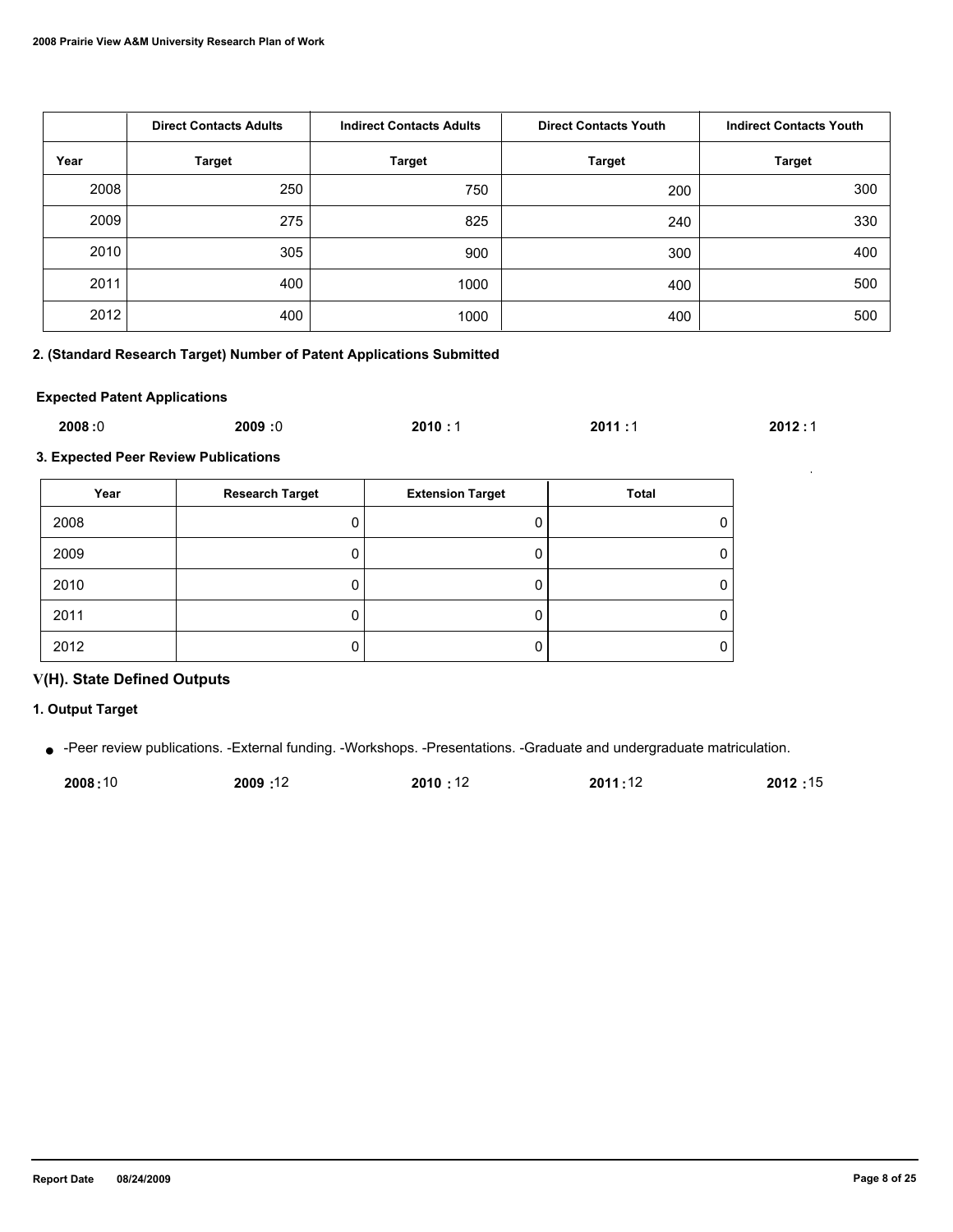# **V(I). State Defined Outcome**

| O. No | <b>Outcome Name</b>                                                                                             |
|-------|-----------------------------------------------------------------------------------------------------------------|
|       | -Commercialization of methods/technologies for improving the quality, safety and use of food and food           |
|       | products for the reduction of obesity, food borne illnesses and other nutritionally related diseases.           |
|       | -Nutrition/exercise intervention programs leading to a reduction in obesity. -Increase in the dissemination and |
|       | use of research based information into newsletters and incorporation into extension and other programs          |
|       | leading to a reduction in nutrition related and food borne diseases and illnesses.                              |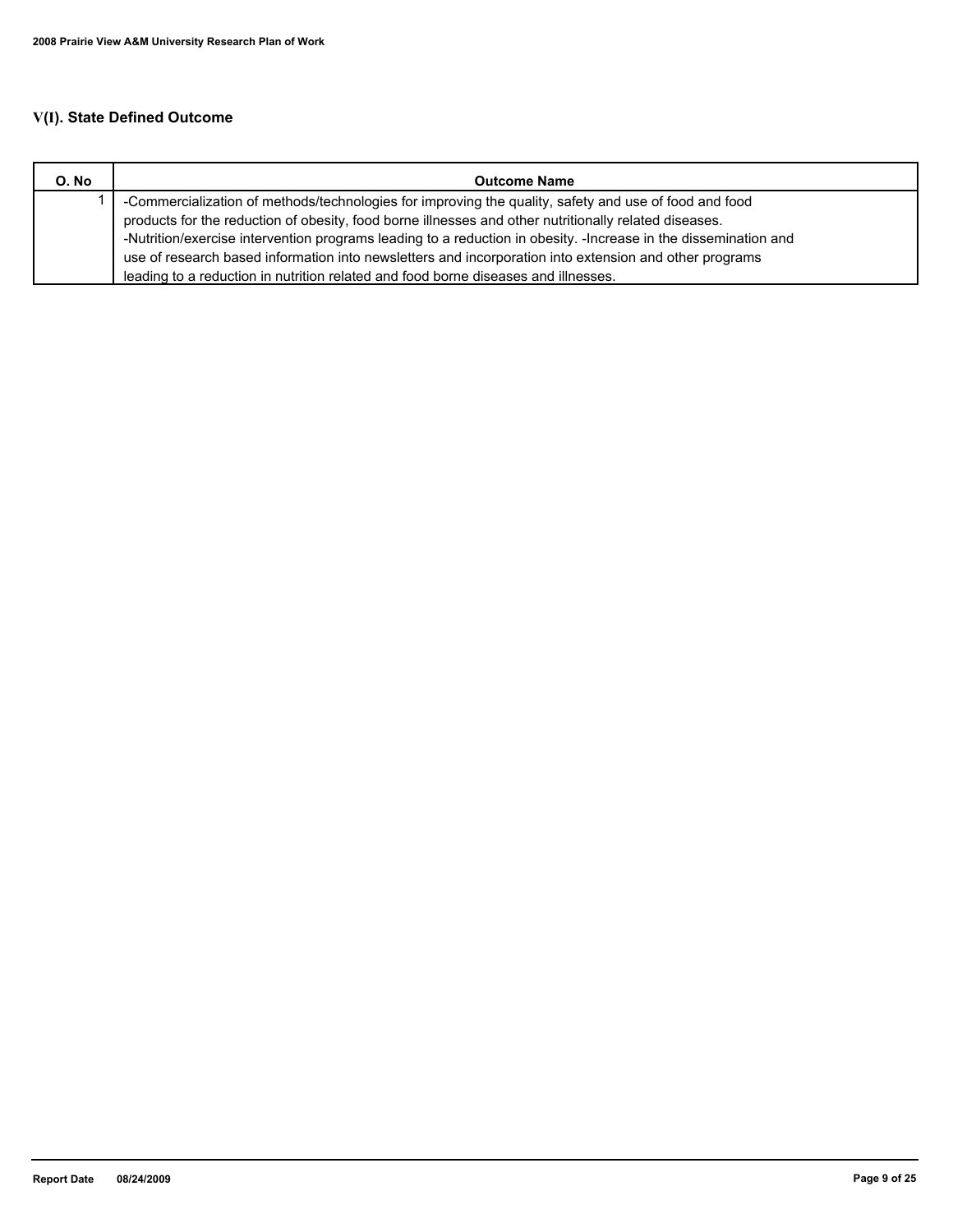## **Outcome #1**

## **1. Outcome Target**

-Commercialization of methods/technologies for improving the quality, safety and use of food and food products for the reduction of obesity, food borne illnesses and other nutritionally related diseases. -Nutrition/exercise intervention programs leading to a reduction in obesity. -Increase in the dissemination and use of research based information into newsletters and incorporation into extension and other programs leading to a reduction in nutrition related and food borne diseases and illnesses.

| 2. Outcome Type: | Change in Condition Outcome Measure |
|------------------|-------------------------------------|
|                  |                                     |

| 2011:0<br>2009:0<br>2008:0<br>2010:0 | 2012:3 |
|--------------------------------------|--------|
|--------------------------------------|--------|

## **3. Associated Institute Type(s)**

•1890 Research

## **4. Associated Knowledge Area(s)**

- 501 New and Improved Food Processing Technologies
- 502 New and Improved Food Products
- 701 Nutrient Composition of Food
- 702 Requirements and Function of Nutrients and Other Food Components
- 703 Nutrition Education and Behavior
- 711 Ensure Food Products Free of Harmful Chemicals, Including Residues from Agricultural and Other Sources.
- 712 Protect Food from Contamination by Pathogenic Microorganisms, Parasites, and Naturally Occuring Toxins

## **V(J). Planned Program (External Factors)**

#### **1. External Factors which may affect Outcomes**

- Populations changes (immigration, new cultural groupings, etc.)
- Appropriations changes

#### **Description**

 External factors which may affect the outcomes of the defined programs include but may not be limited to competing programmatic challenges, population changes with respect to nutritional related illnesses, i.e. obesity, appropriations changes and the partnerships gained or loss.

 Partnerships and/or collaborations with the following agencies, organization and industries are crucial in accomplishments of the program's activities and goals

-Cooperative Extension Program at the University.

-Department of Agriculture, Nutrition and Human Ecology at the University.

-Other 1862 and 1890s Land Grant Institutions.

-Texas A&M University and with other Institutions within the System.

 -Linkages with Texas Medical Center (Houston, TX), Nanofluence Health Corporation (Northfield, IL), Hibiscus Plantation (Waller, TX), and Alltech Biotechnology Corporation (Lexington, KY).

 As new challenges arises and are of immediate urgency, as a part of the food system program commitment to enhancing the quality of life of the underserved populations, the food systems program will address these issues.The defined program will not change unless effective programs have been implemented to alter the need as addressed.

## **V(K). Planned Program (Evaluation Studies and Data Collection)**

## **1. Evaluation Studies Planned**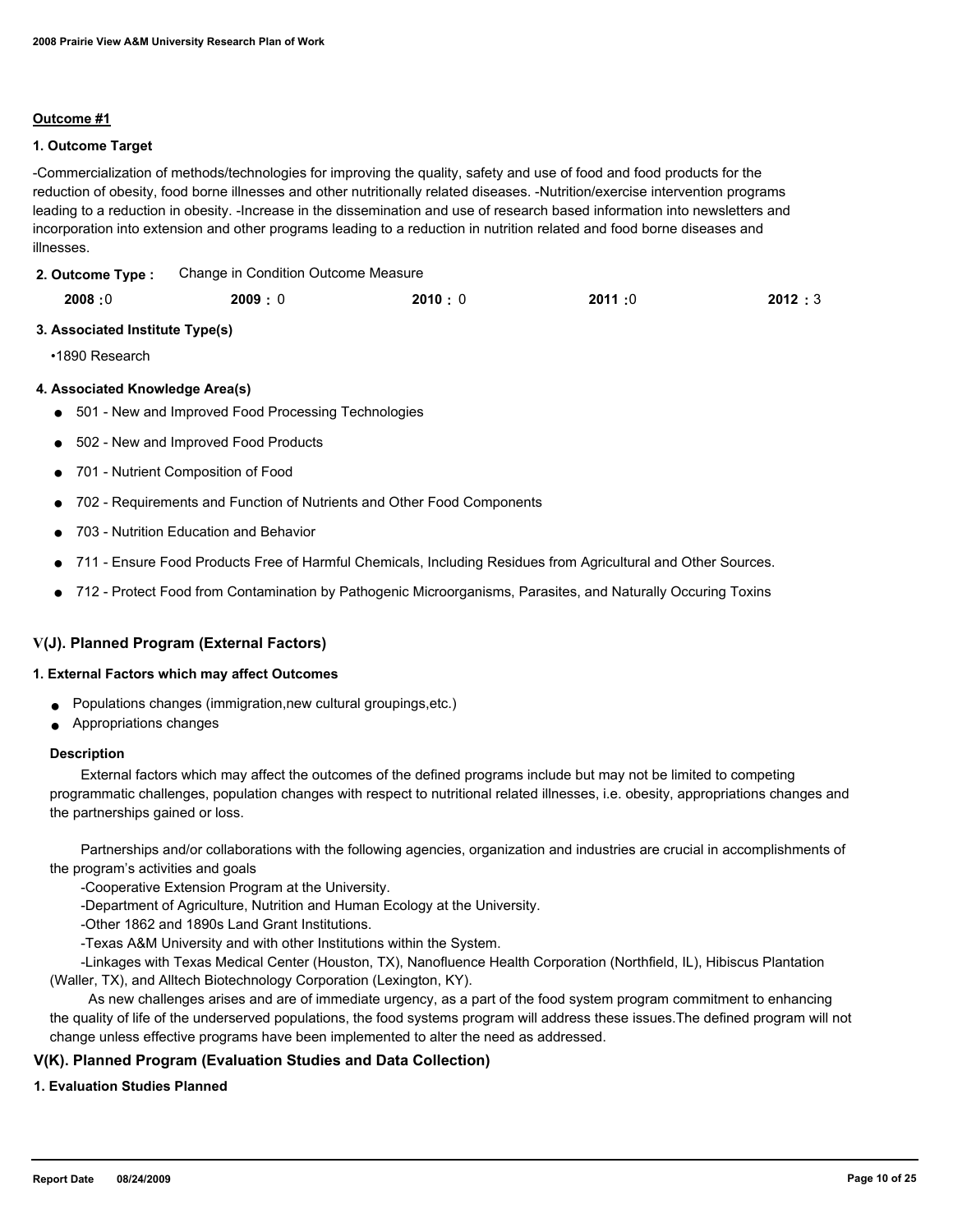- Before-After (before and after program)
- Retrospective (post program)
- During (during program)

## **Description**

 The food system program activities will be evaluated during and after program initiation.The progress of each activity will be measured annually as a part of the CARC fiscal year annual accomplishment and plan of work.The scientist leading each activity will have to report specifically on the progress that has been made on that activity.The progress report of the activity must include finished task, undone task and address problems and solutions with associated activity and a recommendation for continual support of activity.

The overall program will be evaluated based upon the stated outputs and outcomes. The use and input of extension personnel, industrial and other partners will help to effectively evaluate and accomplish the activities and goals of the program.The evaluation process will review whether the facilities and other resources presently at the university are adequate to accomplish the goals.

## **2. Data Collection Methods**

- Portfolio Reviews
- **Tests**
- Journals
- Structured
- On-Site
- Unstructured
- Observation
- Sampling

#### **Description**

Publications, presentations, abstracts, annual reports, newsletters, workshops, field days, seminars, student thesis reports, bulletins.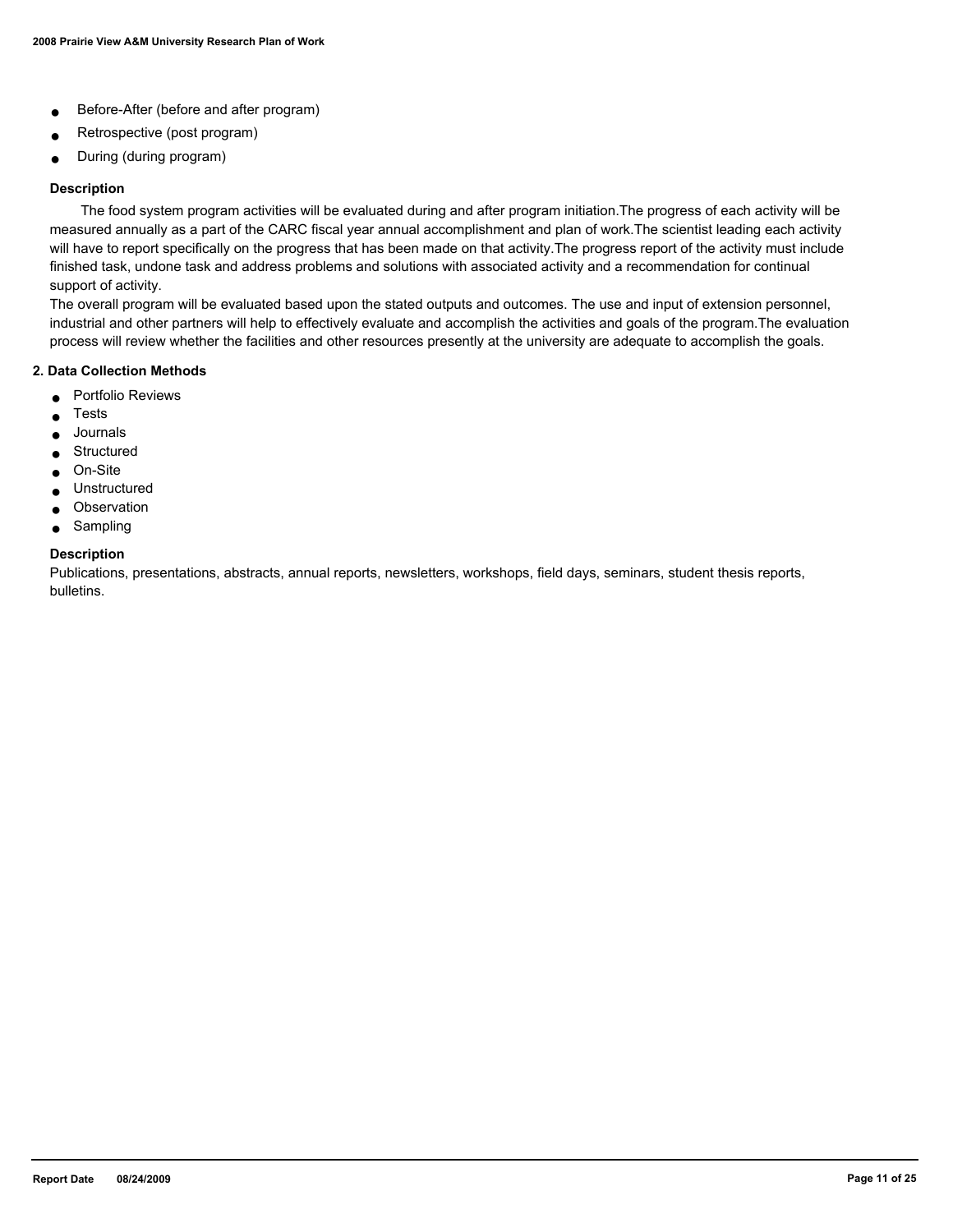# **V(A). Planned Program (Summary)**

## **Program #2**

## **1. Name of the Planned Program**

Animal Systems

#### **2. Brief summary about Planned Program**

Key research areas are designed to improve scientific understanding of physiological mechanisms affecting reproduction, growth and performance.These undertakinds are crucial for development of efficient production practices and promotion of a healthy and competitive livestock industry in Texas.Application of this science-based information allows for the development of humane and cost-effective production practices that promote animal well-being and minimize stress.It is also necessary to produce animals that provide consumers with the quality meat and milk products they desire at an affordable cost.High production efficiency and lean growth are critical elements for expanding local and national markets and effectively competing in global markets.

- **3. Program existence :** Mature (More then five years)
- **4. Program duration :** Long-Term (More than five years)

**5. Expending formula funds or state-matching funds :** Yes

**6. Expending other than formula funds or state-matching funds :** Yes

## **V(B). Program Knowledge Area(s)**

#### **1. Program Knowledge Areas and Percentage**

| $\bullet$ 301 | 10%              | Reproductive Performance of Animals       |  |
|---------------|------------------|-------------------------------------------|--|
| $\bullet$ 302 | 10%              | Nutrient Utilization in Animals           |  |
| $\bullet$ 303 | 10%              | Genetic Improvement of Animals            |  |
| $\bullet$ 304 | $\bullet$<br>20% | $\bullet$<br>Animal Genome                |  |
| $\bullet$ 305 | $\bullet$<br>10% | Animal Physiological Processes            |  |
| $\bullet$ 307 | 20%              | Animal Production Management Systems      |  |
| $\bullet$ 308 | $\sim$<br>10%    | Improved Animal Products (Before Harvest) |  |
| $\bullet$ 313 | 10%              | Internal Parasites in Animals             |  |

## **V(C). Planned Program (Situation and Scope)**

#### **1. Situation and priorities**

The science and landscape of agriculture has changed in recent years necessitating the need to implement management practices that accommodate needs that are concomitant with diminishing agricultural lands.In addition, there are increased demands being placed on the traditional crop sources (i.e. corn, soybeans, wheat, etc.) used in foods, feed and fiber.More and more of our base feedstock are being channeled into fuels and plastics production, which greatly impacts livestock production.Greater attention will have to be paid to alternative production schemes, in particular, more forage-based intensive systems.

#### **2. Scope of the Program**

● In-State Research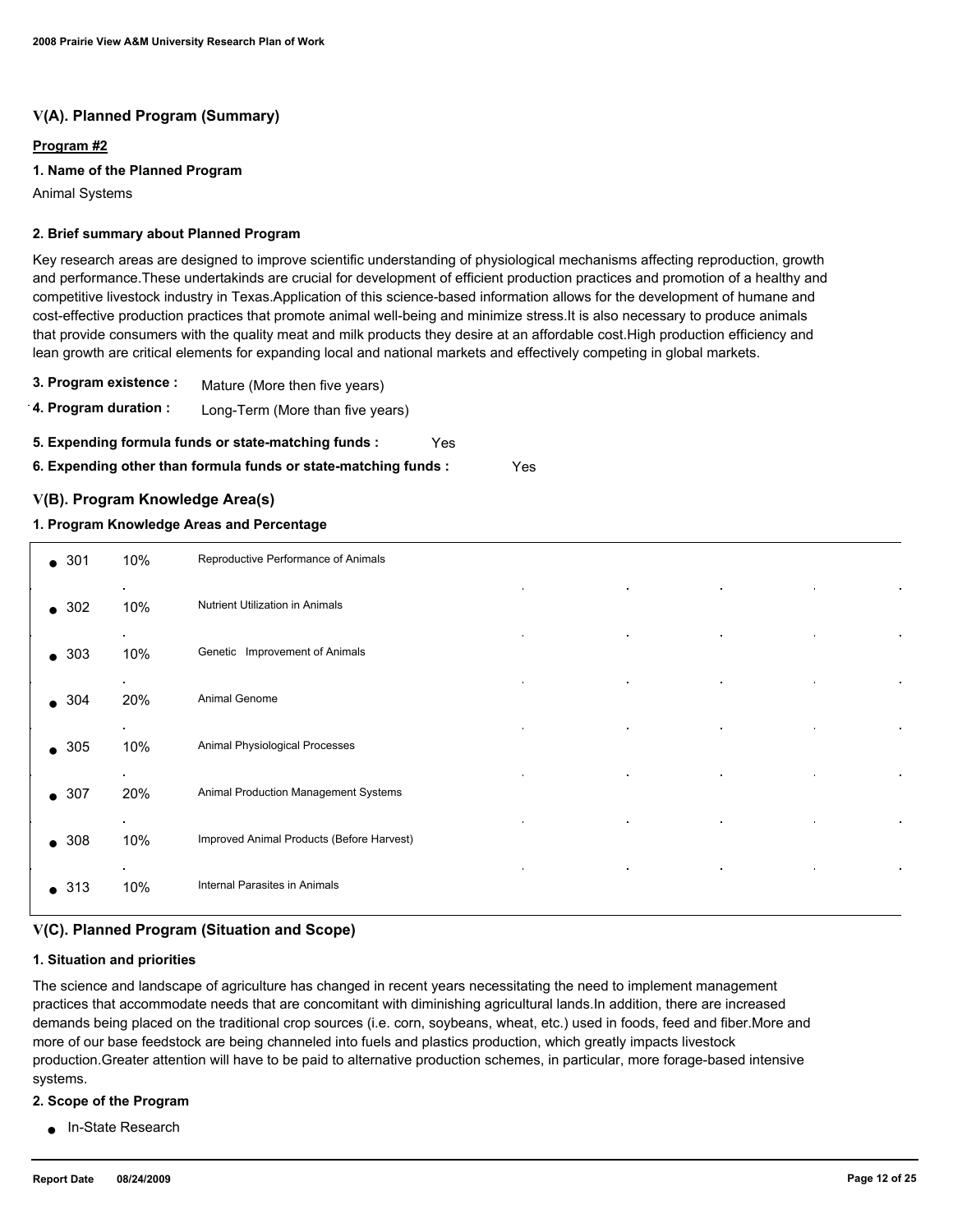## **V(D). Planned Program (Assumptions and Goals)**

#### **1. Assumptions made for the Program**

 Reproductive efficiency limits profitability of animal production systems. Research will address issues that affect lifetime reproductive efficiency in grazing ruminants. Focus areas include projects that identify factors that influence uterine health and embryonic and fetal survival. Decreased early embryonic losses will increase farm animal production efficiency and well being.

 Biotechnology allows incorporation of molecular data into genetic evaluations. Assisted reproduction technologies, marker assisted selection and germplasm conservation provide the tools to enhance genetic selection of selected phenotypes. Identification of molecular markers for desirable traits, including disease and stress resistance, will facilitate recommendations for interventions that maintain optimal herd health and profitability in the Texas Gulf Coast Region.

 Enhanced public understanding of the concepts and applications of animal well-being and the physiological basis for animal growth, reproduction, and cost effective production can be achieved through field days, workshops and other educational programs. **2. Ultimate goal(s) of this Program**

 The overall goal of the Animal Systems focus area is to increase the efficiency of producing livestock with an emphasis on grazing ruminants (beef cattle and goats).This will be accomplished through research activities that generate scientific and technical information on animal production systems that are applicable locally, nationally and internationally.

## **V(E). Planned Program (Inputs)**

#### **1. Estimated Number of professional FTE/SYs to be budgeted for this Program**

| Year | <b>Extension</b> |      | Research |      |
|------|------------------|------|----------|------|
|      | 1862             | 1890 | 1862     | 1890 |
| 2008 | 0.0              | 0.0  | $0.0\,$  | 20.8 |
| 2009 | 0.0              | 0.0  | 0.0      | 21.6 |
| 2010 | 0.0              | 0.0  | 0.0      | 22.4 |
| 2011 | 0.0              | 0.0  | 0.0      | 24.0 |
| 2012 | 0.0              | 0.0  | 0.0      | 24.2 |

#### **V(F). Planned Program (Activity)**

#### **1. Activity for the Program**

Applied and basic scientific research goals are as follows:

 1. Determine the efficiency of farm animal production systems through a combination of best management practices and genetic enhancement.

a. Analyze the usefulness of various forage based production systems and management practices for the Texas Gulf Coast.

. Maximize livestock productivity on small acreage using forage based nutrient systems for livestock production.

2. Develop methods to improve reproductive efficiency of farm animals and improved conditions for growth and well-being.

 a. Define endocrine and paracine mechanisms which regulate uterine receptivity and support conceptus growth, endometrial attachment and placentation.

 . Identify proteins that carry the carbohydrate recognition molecules on the endometrium that promote stable cell-cell interactions and facilitate placentation.

c. Investigate factors involved in sperm attachment within the female reproductive tract and their relationship to fertility levels.

 d. Utilize functional genomic approaches to understand the physiological mechanisms that influence reproduction, growth and efficiency of food producing animals.

e. Identify molecular markers for desirable traits, including disease and stress resistance.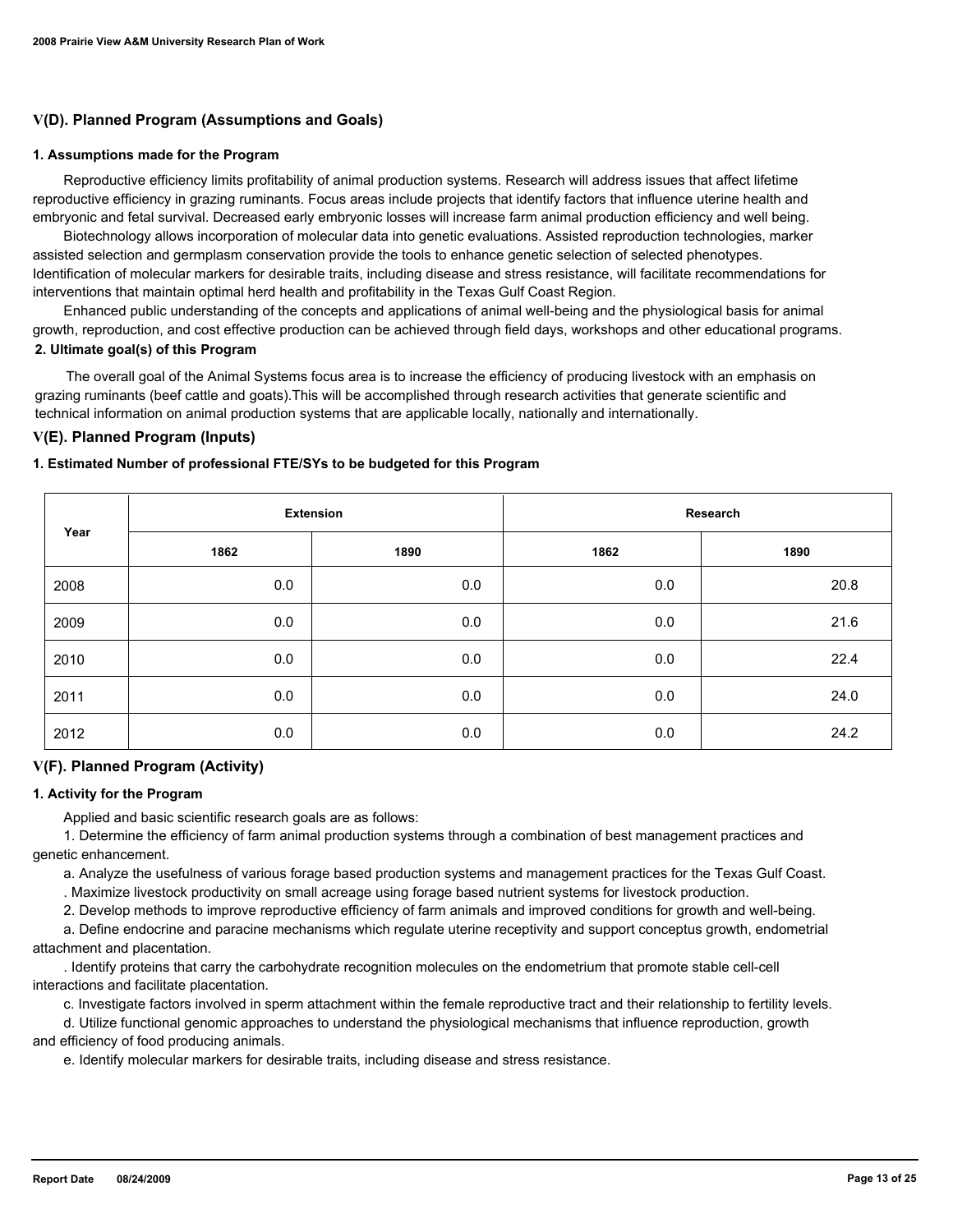#### **2. Type(s) of methods to be used to reach direct and indirect contacts**

| <b>Extension</b>                                                                                                 |                                                           |  |
|------------------------------------------------------------------------------------------------------------------|-----------------------------------------------------------|--|
| <b>Direct Methods</b>                                                                                            | <b>Indirect Methods</b>                                   |  |
| Workshop<br>One-on-One Intervention<br>$\bullet$<br><b>Education Class</b><br>Group Discussion<br>Demonstrations | <b>Newsletters</b><br>$\bullet$<br>Web sites<br>$\bullet$ |  |

#### **3. Description of targeted audience**

 While the University's service area extend throughout Texas and the world, the University's target service area includes the Texas Gulf Coast Region.This includes the surrounding counties and includes the rapidly growing residential and commercial area known as the Northwest Houston Corridor as noted in the original Texas Plan.Therefore, problems associated with agricultural production systems, including those that exist at urban-agricultural interfaces and impact stakeholders will be addressed.

## **V(G). Planned Program (Outputs)**

#### **1. Standard output measures**

#### **Target for the number of persons(contacts) to be reached through direct and indirect contact methods**

|      | <b>Direct Contacts Adults</b> | <b>Indirect Contacts Adults</b> | <b>Direct Contacts Youth</b> | <b>Indirect Contacts Youth</b> |
|------|-------------------------------|---------------------------------|------------------------------|--------------------------------|
| Year | <b>Target</b>                 | <b>Target</b>                   | <b>Target</b>                | <b>Target</b>                  |
| 2008 | 500                           | 250                             | 35                           | 300                            |
| 2009 | 550                           | 275                             | 40                           | 330                            |
| 2010 | 600                           | 300                             | 40                           | 360                            |
| 2011 | 650                           | 325                             | 40                           | 390                            |
| 2012 | 700                           | 350                             | 40                           | 420                            |

## **2. (Standard Research Target) Number of Patent Applications Submitted**

## **Expected Patent Applications**

| 2008:0<br>0: 2009<br>2010:1<br>2011:2 | 2012:2 |
|---------------------------------------|--------|
|---------------------------------------|--------|

**3. Expected Peer Review Publications**

| Year | <b>Research Target</b> | <b>Extension Target</b> | <b>Total</b> |
|------|------------------------|-------------------------|--------------|
| 2008 |                        |                         |              |
| 2009 |                        |                         |              |
| 2010 |                        |                         |              |
| 2011 |                        |                         |              |
| 2012 |                        |                         |              |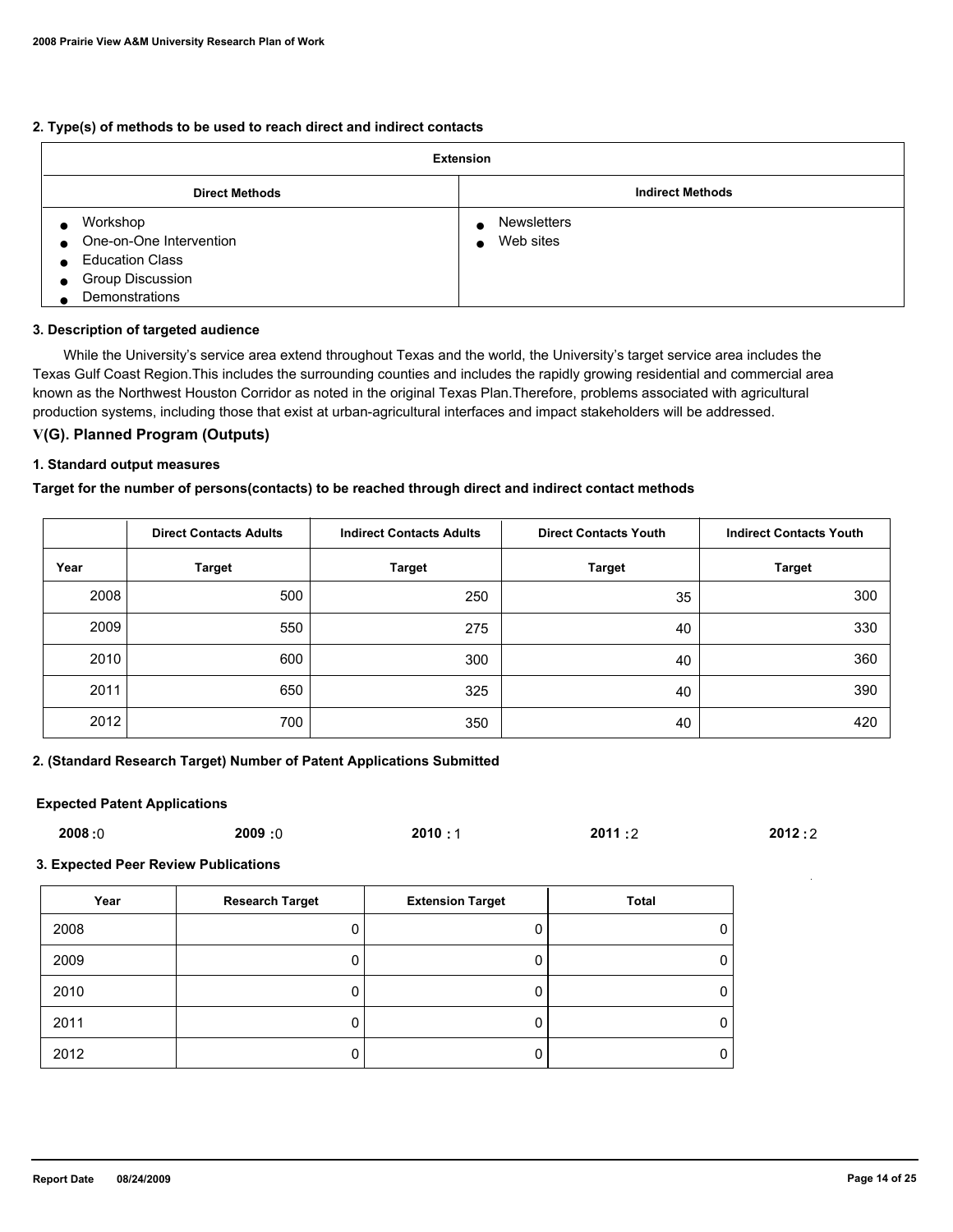# **V(H). State Defined Outputs**

# **1. Output Target**

Increase in peer reviewed publications. Increase in competitive grants received by Faculty and Staff in the Animal Systems ● Group. Increase in graduate student enrollment and matriculation in the Animal Science Program. We anticipate a 5% increase over the previous 5 year base line in each of these categories.

| 2008:10 | 15: 2009 | 2010:20 | 2011:25 | 2012:28 |
|---------|----------|---------|---------|---------|
|         |          |         |         |         |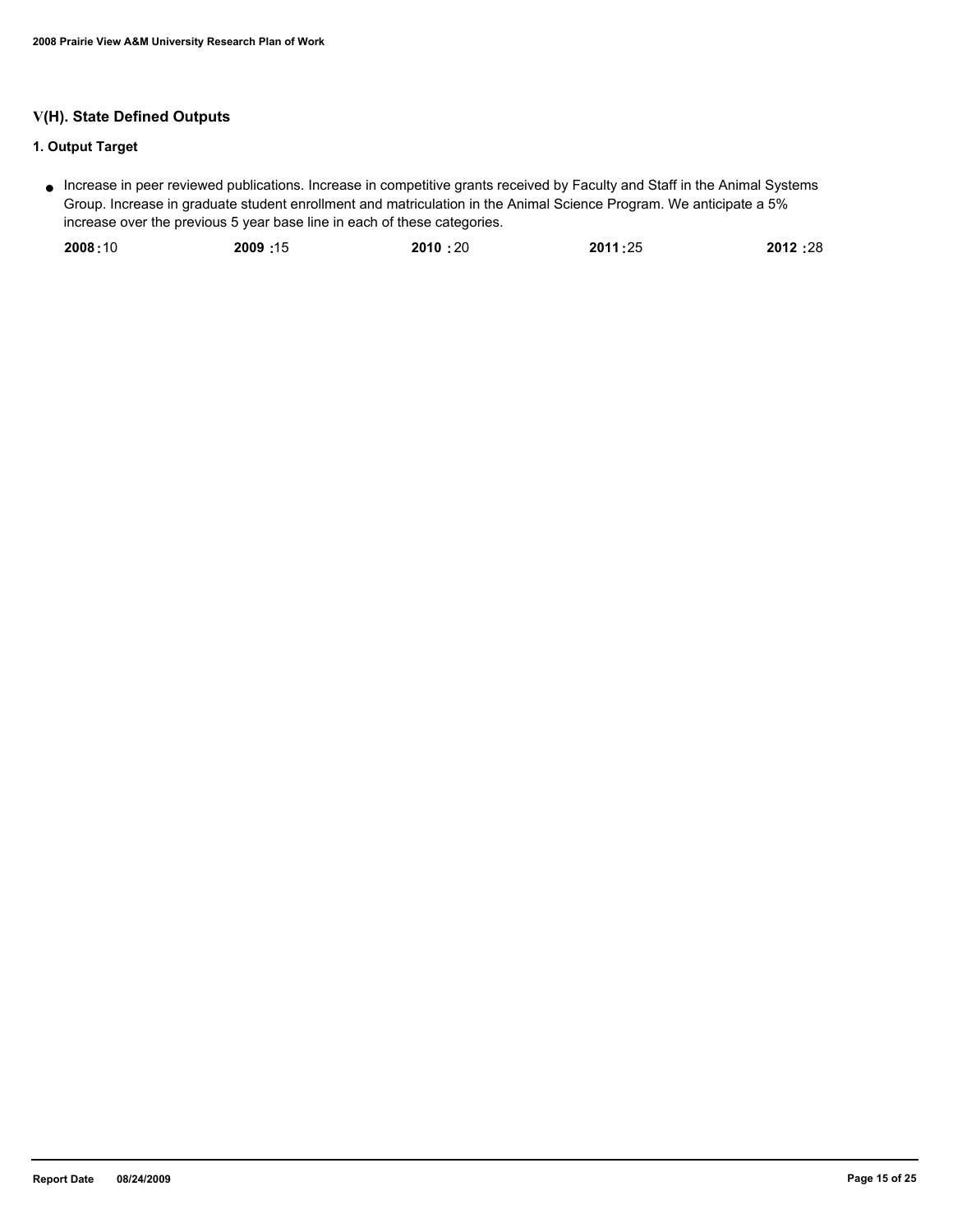# **V(I). State Defined Outcome**

| O. No | <b>Outcome Name</b>                                                                                                                                                                                                                                                                                                                                                                                                                                                                                                                                           |
|-------|---------------------------------------------------------------------------------------------------------------------------------------------------------------------------------------------------------------------------------------------------------------------------------------------------------------------------------------------------------------------------------------------------------------------------------------------------------------------------------------------------------------------------------------------------------------|
|       | Improved reproduction efficiency and improved conditions for optimal growth and well-being of farm animals.<br>Availability of resources (demonstration/test plots, hay and pastures, co-grazing site, etc.) for use by<br>research scientists, graduate students and Extension personnel for research and teaching purposes.<br>Availability of demonstrations using latest technology for research, demonstrations and teaching purposes for<br>herd/farm record systems, animal identification, etc. applicable to small scale producers. A greater public |
|       | understanding of the principles of animal behavior, animal responses to their environment, and the biology of<br>reproduction and growth. Increased farm income and profitability by understanding production economics,                                                                                                                                                                                                                                                                                                                                      |
|       | profit margins and clarifying marketing channels and timing. A more competitive livestock industry in Texas.                                                                                                                                                                                                                                                                                                                                                                                                                                                  |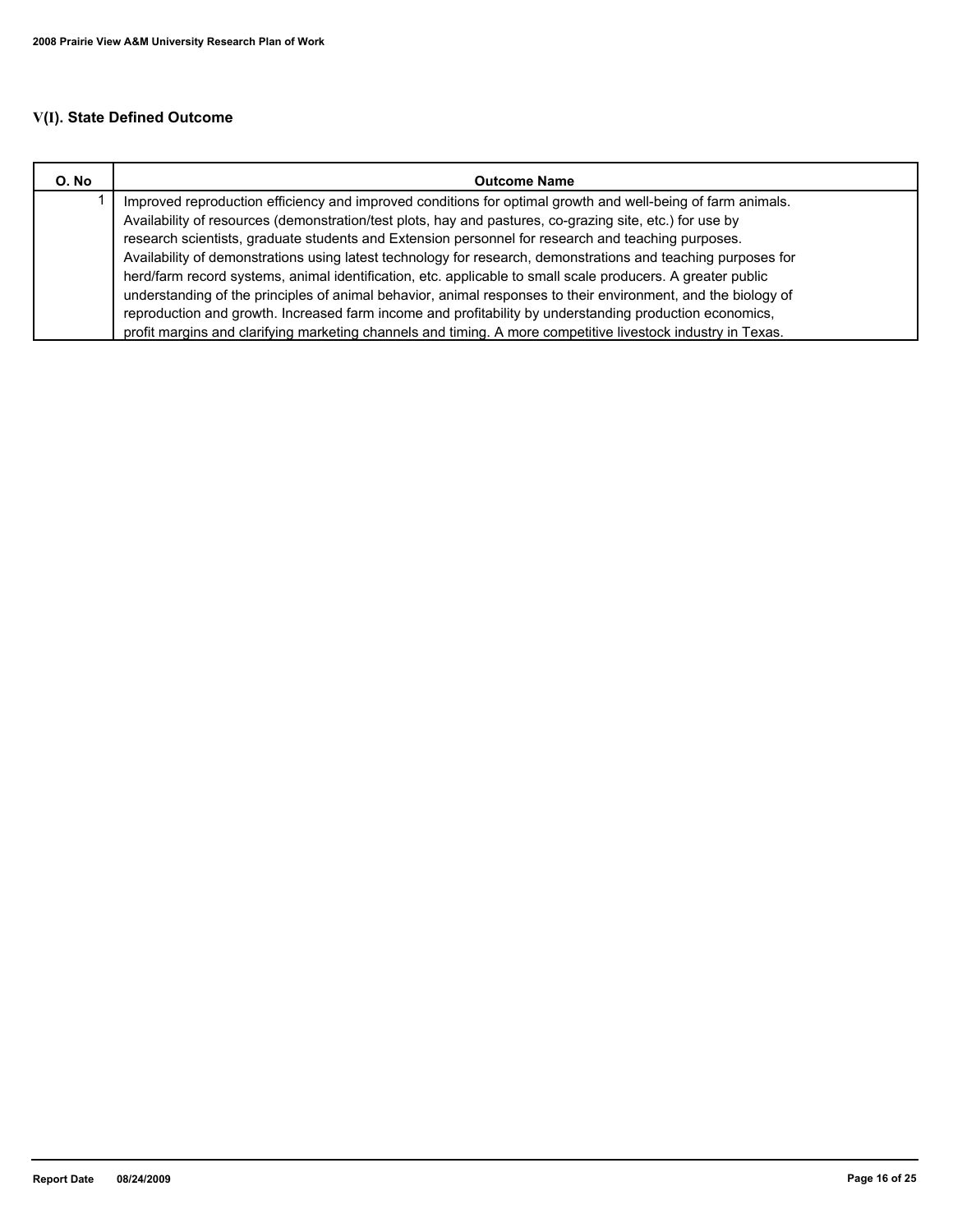## **Outcome #1**

#### **1. Outcome Target**

Improved reproduction efficiency and improved conditions for optimal growth and well-being of farm animals. Availability of resources (demonstration/test plots, hay and pastures, co-grazing site, etc.) for use by research scientists, graduate students and Extension personnel for research and teaching purposes. Availability of demonstrations using latest technology for research, demonstrations and teaching purposes for herd/farm record systems, animal identification, etc. applicable to small scale producers. A greater public understanding of the principles of animal behavior, animal responses to their environment, and the biology of reproduction and growth. Increased farm income and profitability by understanding production economics, profit margins and clarifying marketing channels and timing. A more competitive livestock industry in Texas.

Change in Action Outcome Measure **2. Outcome Type :**

| 2008:0 | 2009:0 | 2010:0 | 2011:0 | 2012:0 |
|--------|--------|--------|--------|--------|
|        |        |        |        |        |

#### **3. Associated Institute Type(s)**

•1890 Research

#### **4. Associated Knowledge Area(s)**

- 301 Reproductive Performance of Animals
- 302 Nutrient Utilization in Animals
- 303 Genetic Improvement of Animals
- 304 Animal Genome
- 305 Animal Physiological Processes
- 307 Animal Production Management Systems
- 308 Improved Animal Products (Before Harvest)
- 313 Internal Parasites in Animals

## **V(J). Planned Program (External Factors)**

#### **1. External Factors which may affect Outcomes**

- Public Policy changes
- Appropriations changes
- Competing Public priorities
- **Economy**
- Populations changes (immigration,new cultural groupings,etc.)
- Natural Disasters (drought,weather extremes,etc.)

#### **Description**

 Meaningful program content is dependent on an awareness of industry and producer needs and trends over the short and long term.These needs are determined by maintaining contacts with industry, producers, consumers, and state and federal organizations. Program inputs/design, implementation and output assessment will be monitored to allow for future directions.This requires a close working relationship between extension, research and academics within and external to our own university structure as well as with local, state and federal agencies. Measurable outcomes of program inputs will be monitored and evaluated continuously in order to determine effectiveness in accomplishing program goals and objectives.Groups involved in program development, implementation and assessment include:

 The Cooperative Extension Program at PVAMU The Department of Agriculture, Nutrition and Human Ecology at PVAMU 1862 and 1890 Land Grant Institutions Texas Agricultural Experiment Station Texas A&M University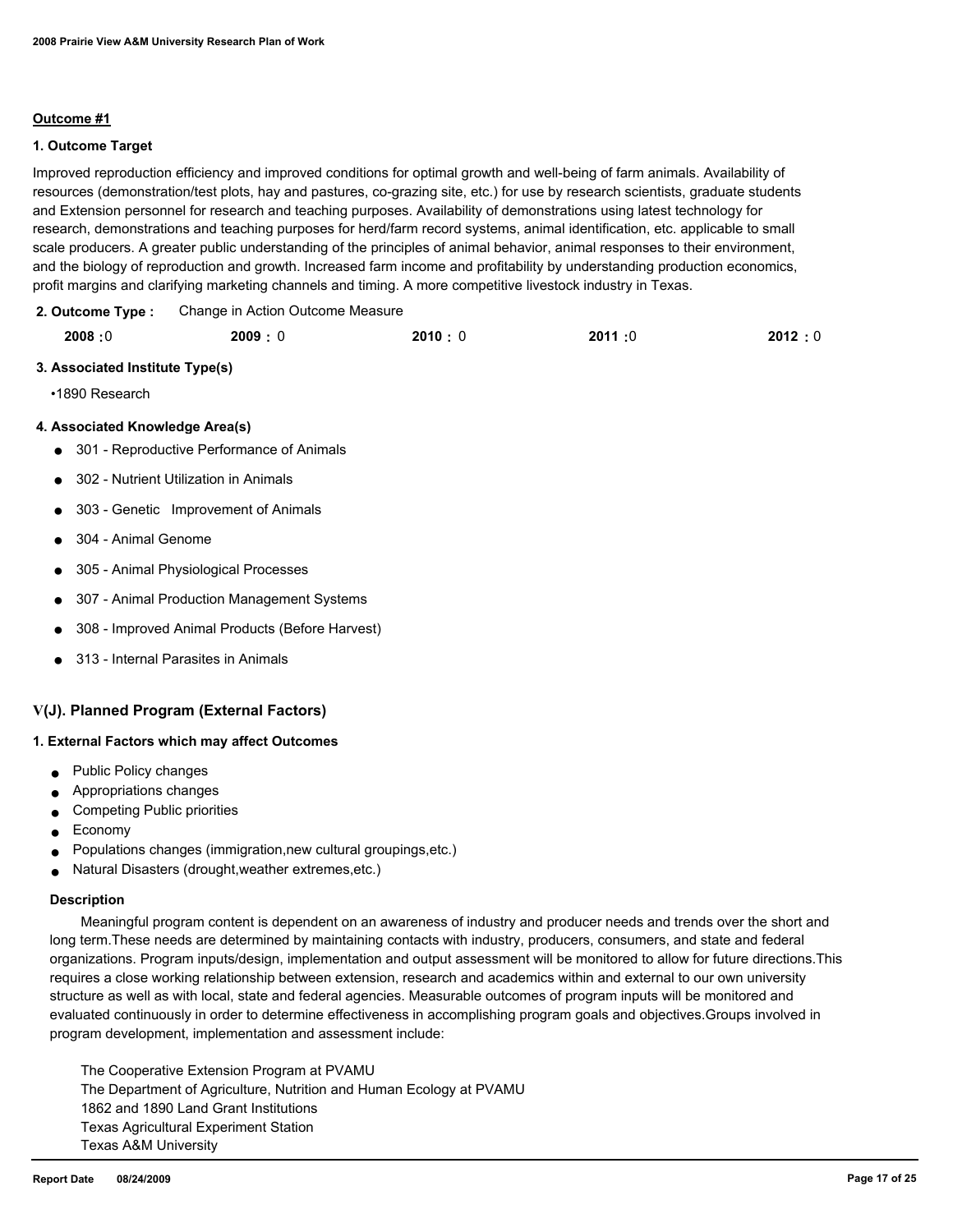Texas A&M University System institutions Texas Medical Center in Houston Agribusiness Linkages

# **V(K). Planned Program (Evaluation Studies and Data Collection)**

## **1. Evaluation Studies Planned**

- Retrospective (post program)
- During (during program)

#### **Description**

Formative evaluations will be conducted yearly as part of our yearly plan of work update/evaluation.A summative evaluation will be conducted at the end of the 5 year plan of work.Progress at achieving our goals will beevaluated annually taking into consideration specific goals, measurable objectives, and quantifiable outcomes stated in the yearly plan of work.

## **2. Data Collection Methods**

- Unstructured
- **Sampling**
- Observation
- Structured
- Journals
- Other (stakeholder input surveys)
- Portfolio Reviews
- **Tests**
- On-Site

#### **Description**

Publications, presentations, abstracts, annual reports, newsletters, workshops and field days, conferences, seminars, student graduation rates, external funding.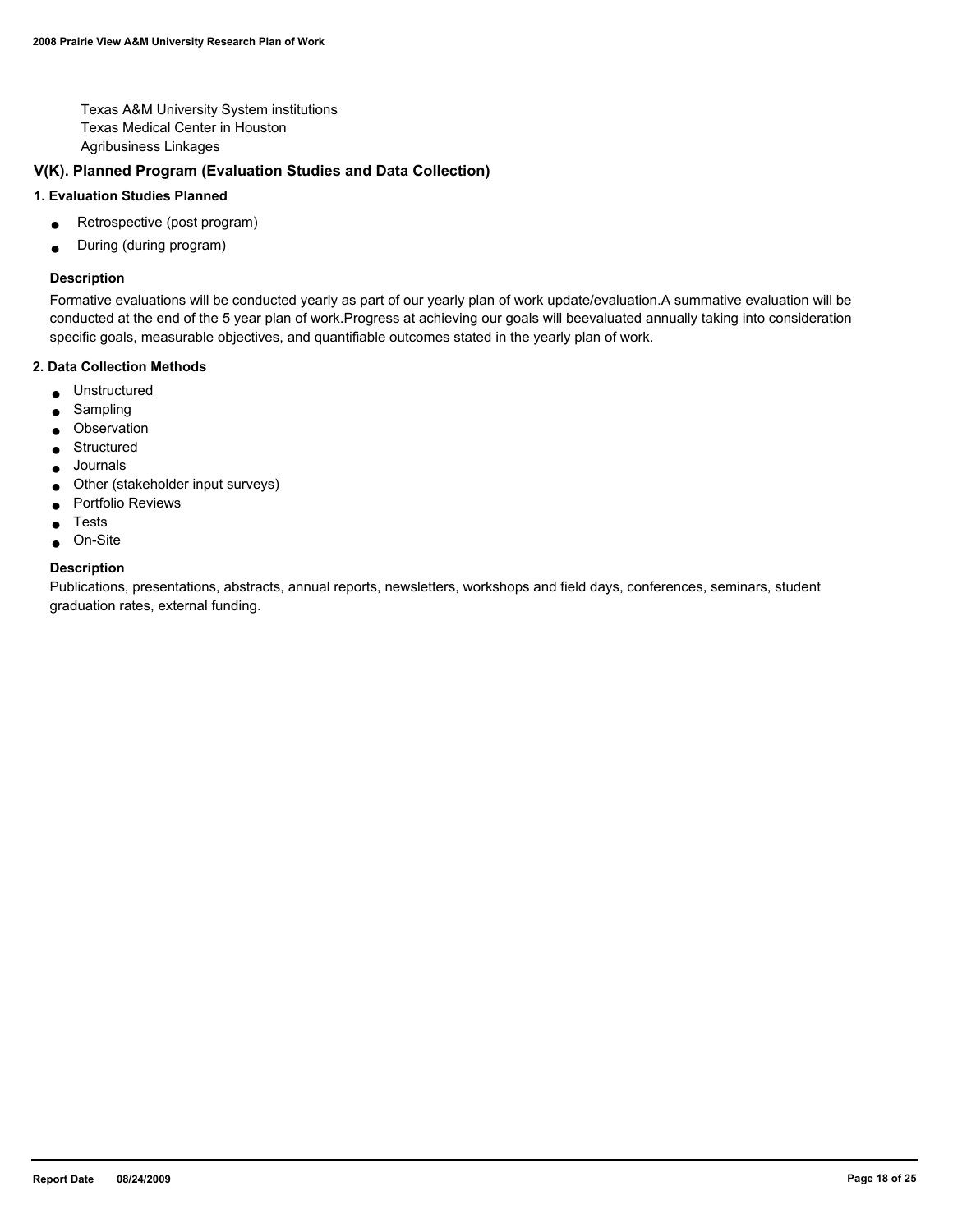# **V(A). Planned Program (Summary)**

## **Program #3**

## **1. Name of the Planned Program**

Plant and Environmental Systems

## **2. Brief summary about Planned Program**

 The Plant and Environmental Systems Research focus areas has numerous projects that have been designed based on more than 20 years of research experience in the specific fields of study.Project work has been pursued on an individual as well as a collaborative basis during this time period; however the group will enter a new phase by developing one major project in which all team members contribute some portion of the work based upon their expertise, while maintaining the previous track record of focused research.

 The major projects to be pursued by the group will focus on a very important and vital portion of the regional environment, the Texas Gulf Coast Prairie Wetland Ecosystems.The project activities will be focused on the following three main components, with the associated subtopics: 1) Soil and Water Monitoring – a) Soil Descriptions; b) Redoximorphic Features; c) Seasonally Wet Soils; d) Wetland Soils; e) Wetland Hydrology; f) Wetland Delineation; g) Water Table Monitoring; h) Water Storage Monitoring; and i) Rainfall Variability – Microsite Level; 2) Biogeochemical Processes – a)Petroleum Remediation; b) Toxic Chemical Remediation; c) Microbial Control; d) Fe and Mn Dynamics; e) Plant-Soil-Microbial Interactions; and f) Biodegradable Polymer Systems; and 3) Alternative Cropping Systems and Biomass Production – a) Bioenergy Crops; b) Environmental Biotechnology; c) Cellulose and Fatty Acid Enhancement; d) Biomass Genomics; e) Wetland Plants; f) Environmental Biochemistry of Prairie Grasses; and g) Plant Growth-Soil Microbial Interactions.

- **3. Program existence :** Mature (More then five years)
- **4. Program duration :** Long-Term (More than five years)

**5. Expending formula funds or state-matching funds :** Yes

**6. Expending other than formula funds or state-matching funds :** Yes

**V(B). Program Knowledge Area(s)**

**1. Program Knowledge Areas and Percentage**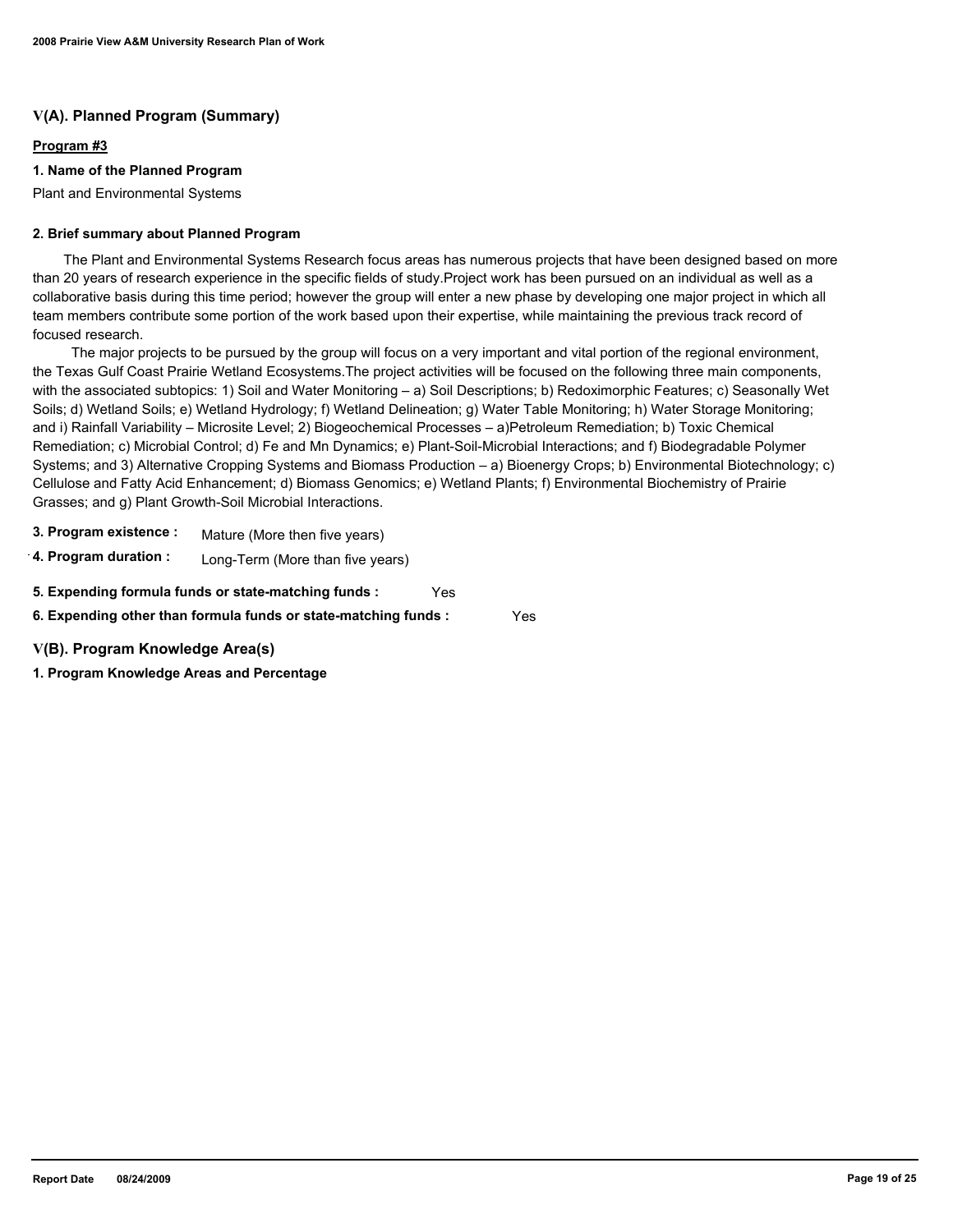| $\bullet$ 102 | 10% | Soil, Plant, Water, Nutrient Relationships            |
|---------------|-----|-------------------------------------------------------|
| $\bullet$ 103 | 10% | Management of Saline and Sodic Soils and Salinity     |
| $\bullet$ 104 | 10% | Protect Soil from Harmful Effects of Natural Elements |
| 112           | 10% | Watershed Protection and Management                   |
| $\bullet$ 131 | 10% | Alternative Uses of Land                              |
| $\bullet$ 132 | 10% | Weather and Climate                                   |
| $\bullet$ 133 | 10% | Pollution Prevention and Mitigation                   |
| $\bullet$ 201 | 10% | Plant Genome, Genetics, and Genetic Mechanisms        |
| $\bullet$ 202 | 10% | Plant Genetic Resources and Biodiversity              |
| 206           | 10% | <b>Basic Plant Biology</b>                            |

## **V(C). Planned Program (Situation and Scope)**

#### **1. Situation and priorities**

 Agricultural, environmental and energy resources within the state of Texas and the U.S.A. must be protected in order to maintain our quality of life as well as to provide stable economic growth.Identification of growth areas for continued collaborative research will strengthen our partnerships on all levels, including: university (departmental), regional (other universities and state agencies) and national (federal agencies).

#### **2. Scope of the Program**

- Multistate Integrated Research and Extension
- **Multistate Research**
- In-State Research
- Integrated Research and Extension

## **V(D). Planned Program (Assumptions and Goals)**

#### **1. Assumptions made for the Program**

- 1.Plant systems research is valued highly by our stakeholders.
- 2. Environmental systems components are beneficial to communities.

 3. Applied and supporting basic research serve tobolster our fundamental knowledge within the food and agricultural sciences.

## **2. Ultimate goal(s) of this Program**

 1. To develop and maintain a premier research program focused on applied and basic research in plant and environmental systems studies.

2. To promote a central core research concept with associated integrated research, teaching, and extension components.

 3. To serve our local and regional communities by providing plant and environmental systems knowledge which guides the growth of the urban fringe.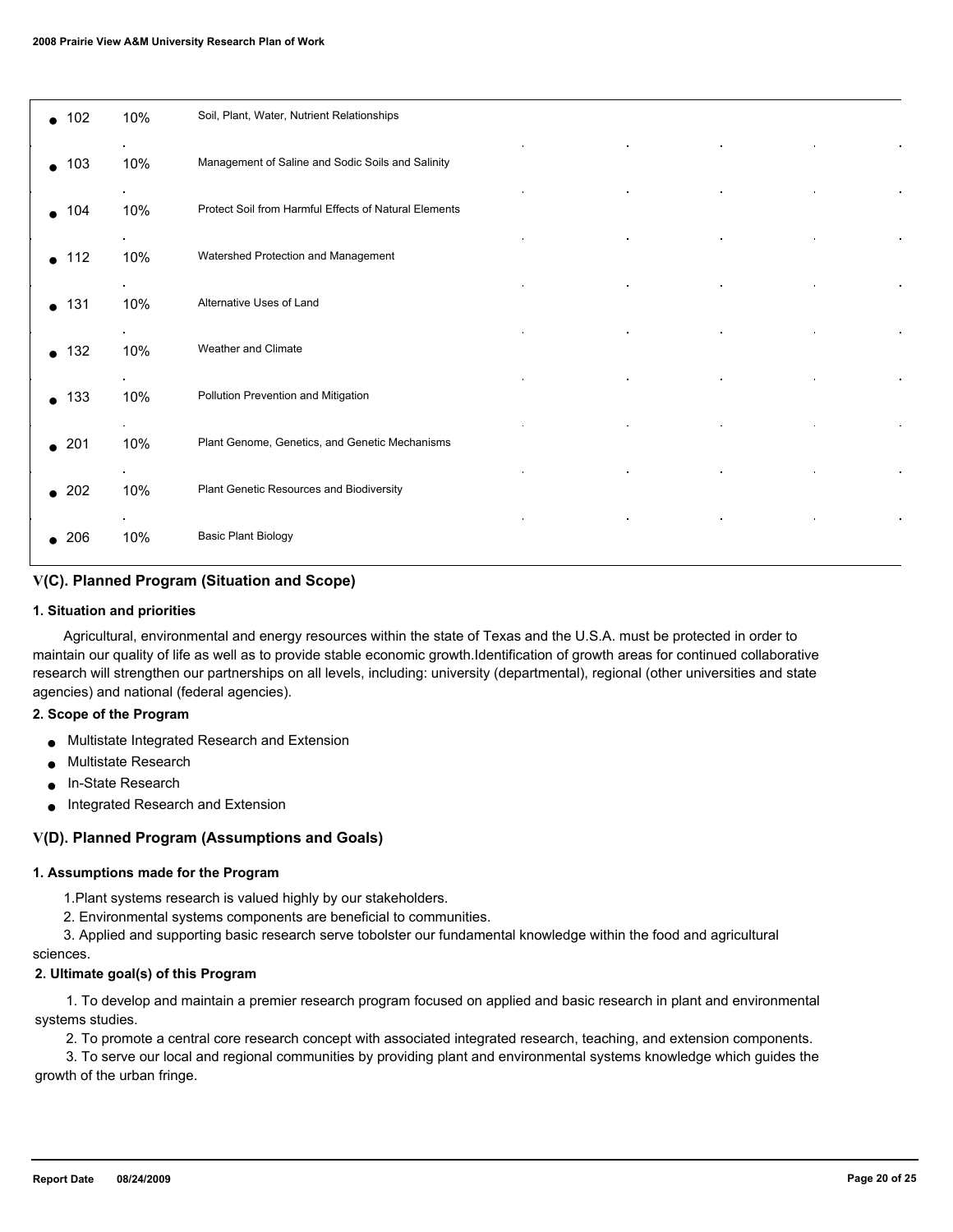# **V(E). Planned Program (Inputs)**

## **1. Estimated Number of professional FTE/SYs to be budgeted for this Program**

| Year | <b>Extension</b> |      | Research |      |
|------|------------------|------|----------|------|
|      | 1862             | 1890 | 1862     | 1890 |
| 2008 | 0.0              | 0.0  | $0.0\,$  | 15.6 |
| 2009 | 0.0              | 0.0  | $0.0\,$  | 16.2 |
| 2010 | 0.0              | 0.0  | 0.0      | 16.8 |
| 2011 | 0.0              | 0.0  | 0.0      | 18.0 |
| 2012 | 0.0              | 0.0  | 0.0      | 18.1 |

# **V(F). Planned Program (Activity)**

## **1. Activity for the Program**

- 1. Newsletters.
- 2. Publications (journals, articles).
- 3. Abstracts.
- 4. Presentations (scientific conferences, workshops, seminars).
- 5. digital media (video, MP3 JPEG, GIFF) of project work.
- 6.Audio (recordings, radio, TV excerpts).

## **2. Type(s) of methods to be used to reach direct and indirect contacts**

| <b>Extension</b>                                                                                           |                                                                                            |  |
|------------------------------------------------------------------------------------------------------------|--------------------------------------------------------------------------------------------|--|
| <b>Direct Methods</b>                                                                                      | <b>Indirect Methods</b>                                                                    |  |
| Demonstrations<br>One-on-One Intervention<br><b>Group Discussion</b><br>Workshop<br><b>Education Class</b> | Web sites<br><b>Public Service Announcement</b><br>TV Media Programs<br><b>Newsletters</b> |  |

#### **3. Description of targeted audience**

One-on-one interaction in field and lab project areas will highlight the research efforts.Extension is the end product of the integrated work within the research, teaching, and extension model.

# **V(G). Planned Program (Outputs)**

## **1. Standard output measures**

**Target for the number of persons(contacts) to be reached through direct and indirect contact methods**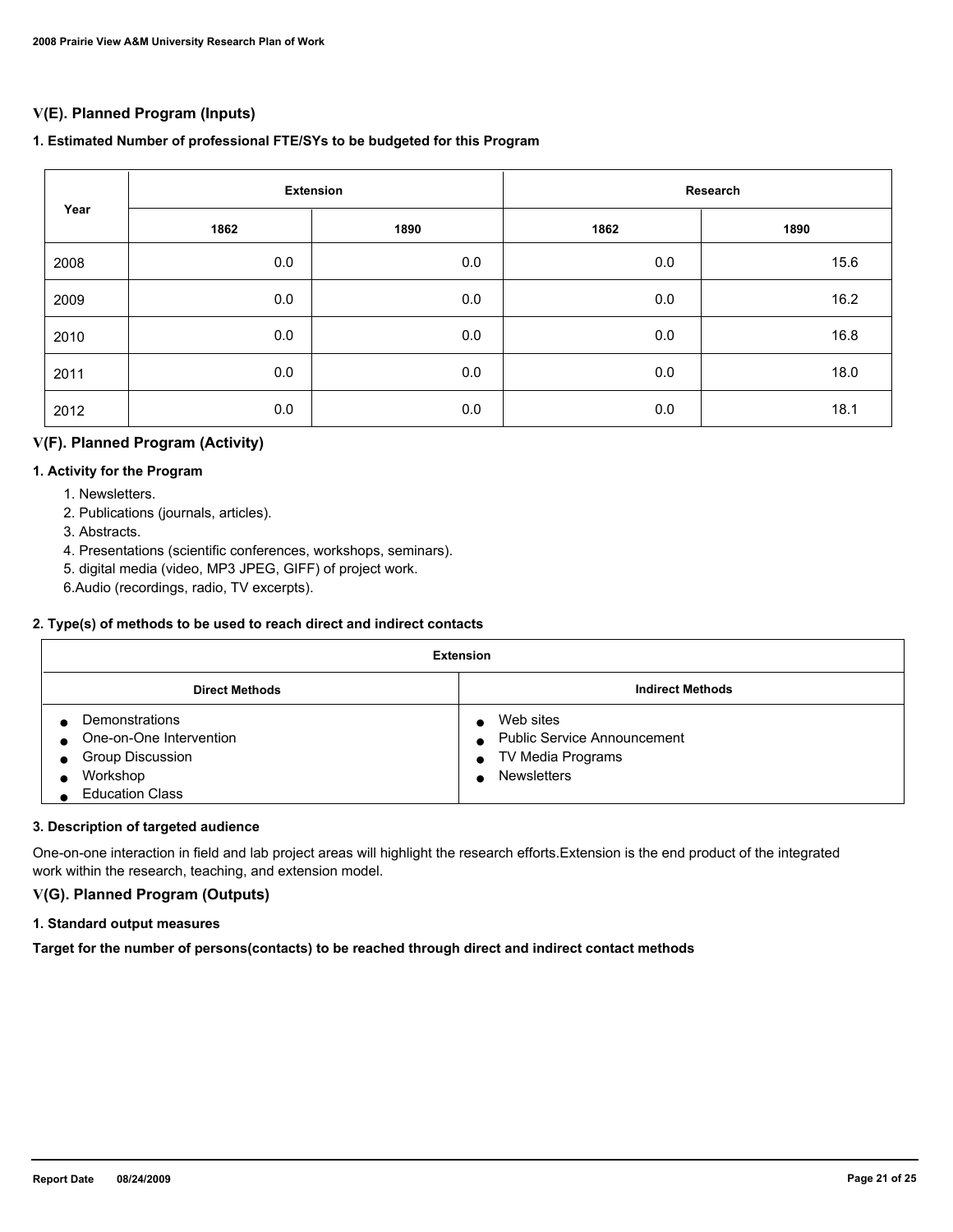|      | <b>Direct Contacts Adults</b><br><b>Indirect Contacts Adults</b> |               | <b>Direct Contacts Youth</b> | <b>Indirect Contacts Youth</b> |
|------|------------------------------------------------------------------|---------------|------------------------------|--------------------------------|
| Year | <b>Target</b>                                                    | <b>Target</b> | <b>Target</b>                | <b>Target</b>                  |
| 2008 | 15                                                               | 200           | 40                           | 200                            |
| 2009 | 20                                                               | 150           | 40                           | 250                            |
| 2010 | 15                                                               | 150           | 50                           | 250                            |
| 2011 | 15                                                               | 200           | 50                           | 300                            |
| 2012 | 15                                                               | 250           | 50                           | 350                            |

## **2. (Standard Research Target) Number of Patent Applications Submitted**

#### **Expected Patent Applications**

| 2008:1 | 2009:1 | 2010:1 | 2011:1 | 2012:1 |
|--------|--------|--------|--------|--------|
|        |        |        |        |        |

**3. Expected Peer Review Publications**

| Year | <b>Research Target</b> | <b>Extension Target</b> | <b>Total</b> |
|------|------------------------|-------------------------|--------------|
| 2008 |                        |                         |              |
| 2009 |                        |                         |              |
| 2010 |                        |                         |              |
| 2011 |                        |                         |              |
| 2012 |                        |                         |              |

## **V(H). State Defined Outputs**

## **1. Output Target**

Increase peer-review publications, presentations, abstracts, and competitive grants. Increase graduate student enrollment and ● matriculation in the program. We anticipate a 5% increase over the previous 5 year base line in each of these categories.

| 2008:5 | 10: 2009 | 2010:15 | 2011:20 | 2012:25 |
|--------|----------|---------|---------|---------|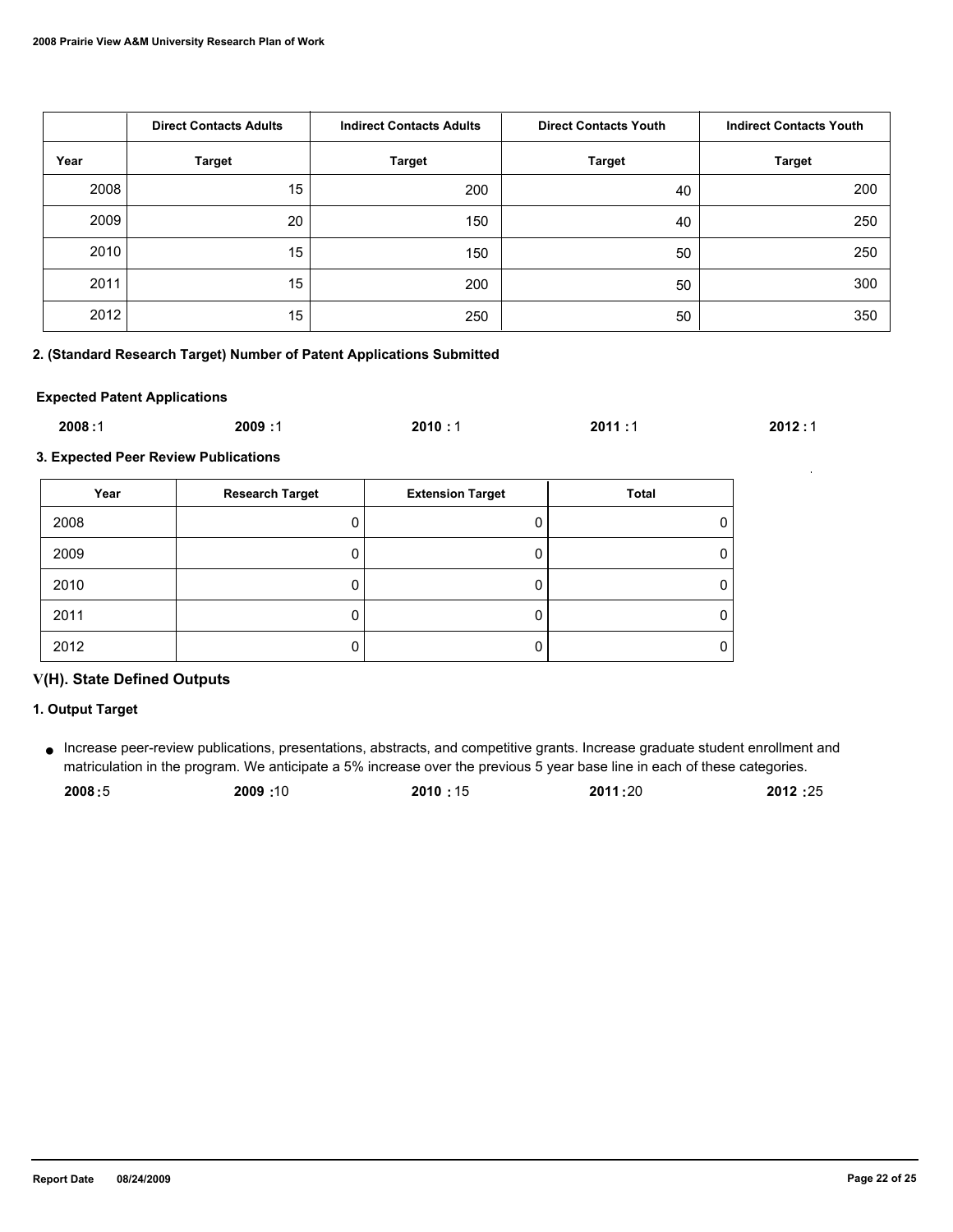# **V(I). State Defined Outcome**

| O. No | <b>Outcome Name</b>                                                                                          |
|-------|--------------------------------------------------------------------------------------------------------------|
|       | -Research results highly valued by stakeholders -Increased recognition of the program -Increased interest in |
|       | the program by students wishing to matriculate in the program - Enhanced attraction of external funding      |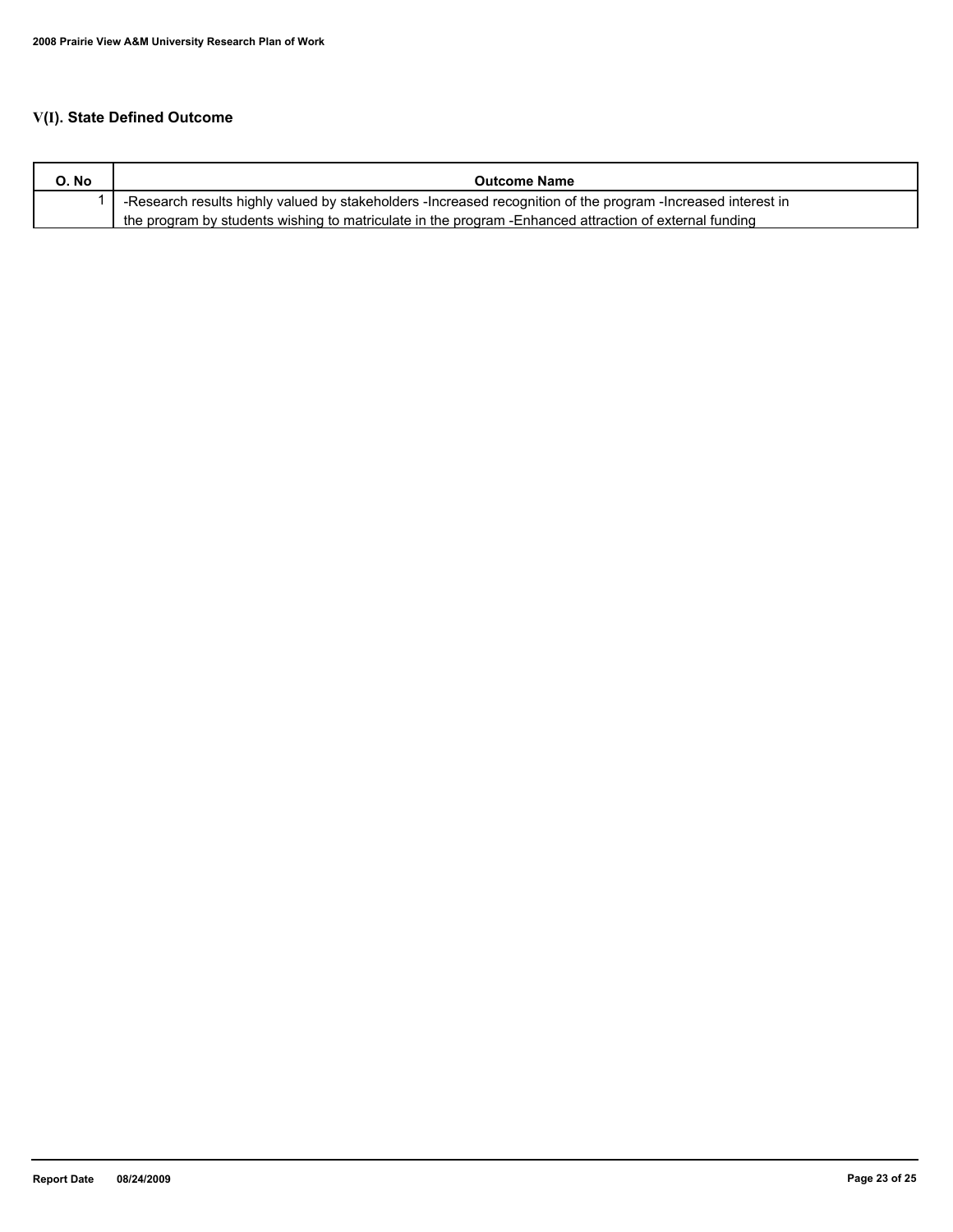#### **Outcome #1**

#### **1. Outcome Target**

-Research results highly valued by stakeholders -Increased recognition of the program -Increased interest in the program by students wishing to matriculate in the program -Enhanced attraction of external funding

| 2. Outcome Type : | Change in Condition Outcome Measure |
|-------------------|-------------------------------------|
|-------------------|-------------------------------------|

| 2008:0<br>2011:0<br>2010:0<br>2009:0 | 2012:0 |
|--------------------------------------|--------|
|--------------------------------------|--------|

#### **3. Associated Institute Type(s)**

•1890 Research

#### **4. Associated Knowledge Area(s)**

- 102 Soil, Plant, Water, Nutrient Relationships
- 103 Management of Saline and Sodic Soils and Salinity
- 104 Protect Soil from Harmful Effects of Natural Elements
- 112 Watershed Protection and Management
- 131 Alternative Uses of Land
- 132 Weather and Climate
- 133 Pollution Prevention and Mitigation
- 201 Plant Genome, Genetics, and Genetic Mechanisms
- 202 Plant Genetic Resources and Biodiversity
- 206 Basic Plant Biology

#### **V(J). Planned Program (External Factors)**

#### **1. External Factors which may affect Outcomes**

- Natural Disasters (drought,weather extremes,etc.)
- Appropriations changes
- Government Regulations
- Competing Programatic Challenges
- Competing Public priorities
- **Economy**
- Public Policy changes

#### **Description**

Our regional climatic dynamics can have an extremely adverse effect on our applied systems research.Economic, appropriations, and policy changes will determine our ability to address focus areas.Government regulations will direct our focus as landowners and endusers seek our knowledge to address plant and environmental systems needs.

#### **V(K). Planned Program (Evaluation Studies and Data Collection)**

#### **1. Evaluation Studies Planned**

- During (during program)
- Retrospective (post program)

# **Description**

Evaluations of program efforts will occur during the ongoing study phase and will consist of measures that indicate a clear focus on outcomes from the studies.